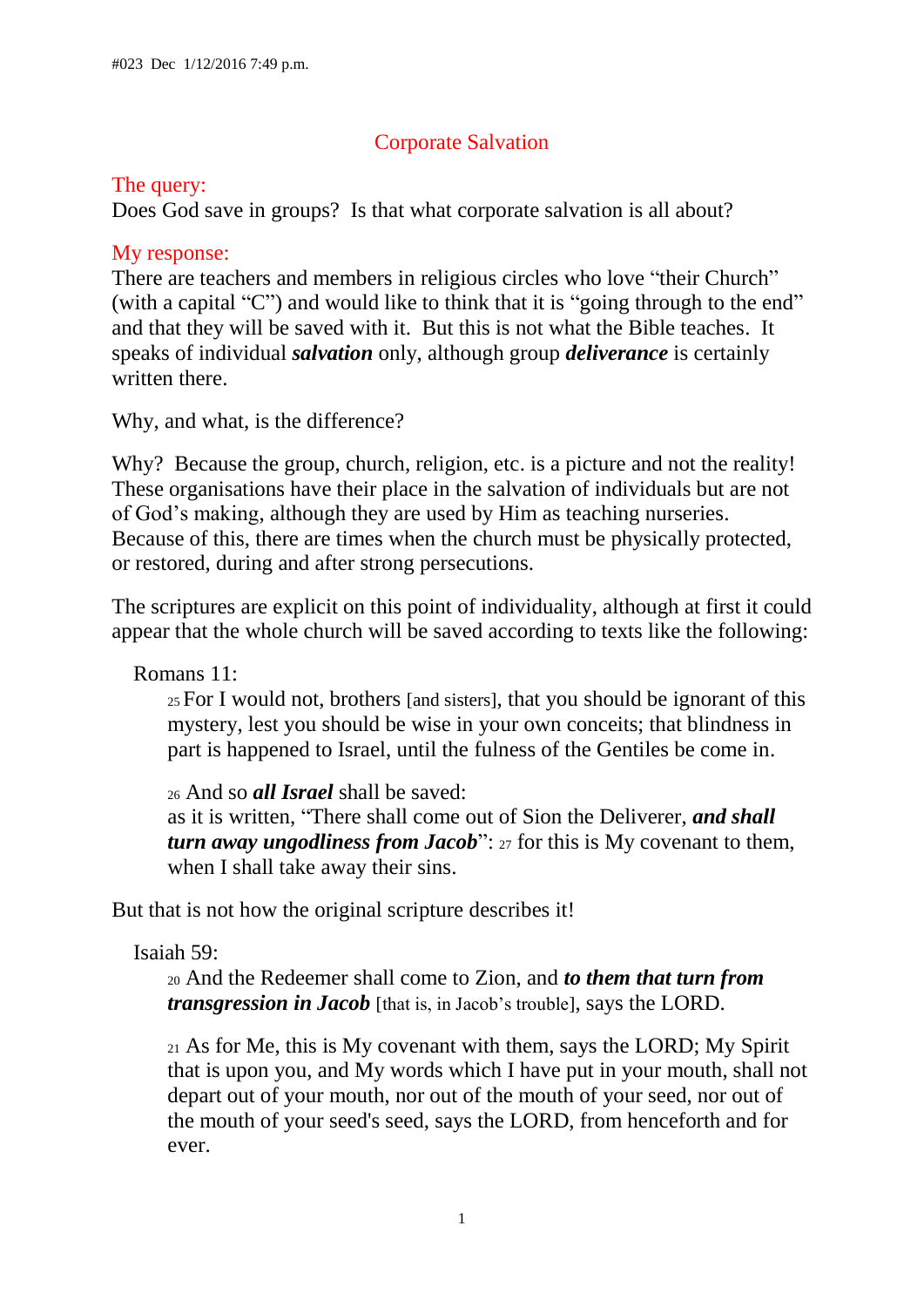And that is what Paul meant by his previous statement, for he had written earlier in his letter:

## Romans 9:

<sup>1</sup> I say the truth in Christ, I lie not, my conscience also bearing me witness in the Holy Ghost, <sup>2</sup> that I have great heaviness and continual sorrow in my heart. <sup>3</sup> For I could wish that myself were accursed from Christ for my brothers [and sisters], my kinsmen *according to the flesh*: <sup>4</sup> who are Israelites; [the church/nation] to whom pertains the adoption, and the glory, and the covenants, and the giving of the law, and the service of God, and the promises;  $\frac{1}{5}$  whose are the fathers, and of whom as concerning the flesh Christ came, who is over all, God blessed for ever. Amen.

<sup>6</sup> Not as though the word of God has taken none effect. *For they are not all [spiritual] Israel, which are of [physical] Israel*: <sup>7</sup> neither, because they are the seed of Abraham, are they all children: but, "In Isaac shall your seed be called". [Genesis 21:12.]

<sup>8</sup> That is, They which are the children of the flesh, these are *not* [always] the children of God: but the children of the promise are counted for the seed.

So where did the idea of "church" come from, and where is it different?

Let's have a look.

As we read, we need to remember that most of this applies only to those who were not genuinely justified, although even the true followers of God felt some of the effects of the group behaviour. Daniel and his fellows were exiled along with the rest and he classed himself with them.

Daniel 9:

<sup>4</sup> And I prayed to the LORD my God, and made my confession, and said, "O LORD, the great and dreadful God, keeping the covenant and mercy to them that love Him, and to them that keep His commandments; 5 we have sinned, and have committed iniquity, and have done wickedly, and have rebelled, even by departing from Your precepts and from Your judgments: <sup>6</sup> neither have we hearkened to Your servants the prophets, which spoke in Your name to our kings, our princes, and our fathers, and to all the people of the land".

He was not lying, nor foolishly including himself totally with them, but he too had come short of the glory of God in some ways. However, his sins were not as serious as those of the majority, and God sees degrees of sin. 1 John 5:16-17.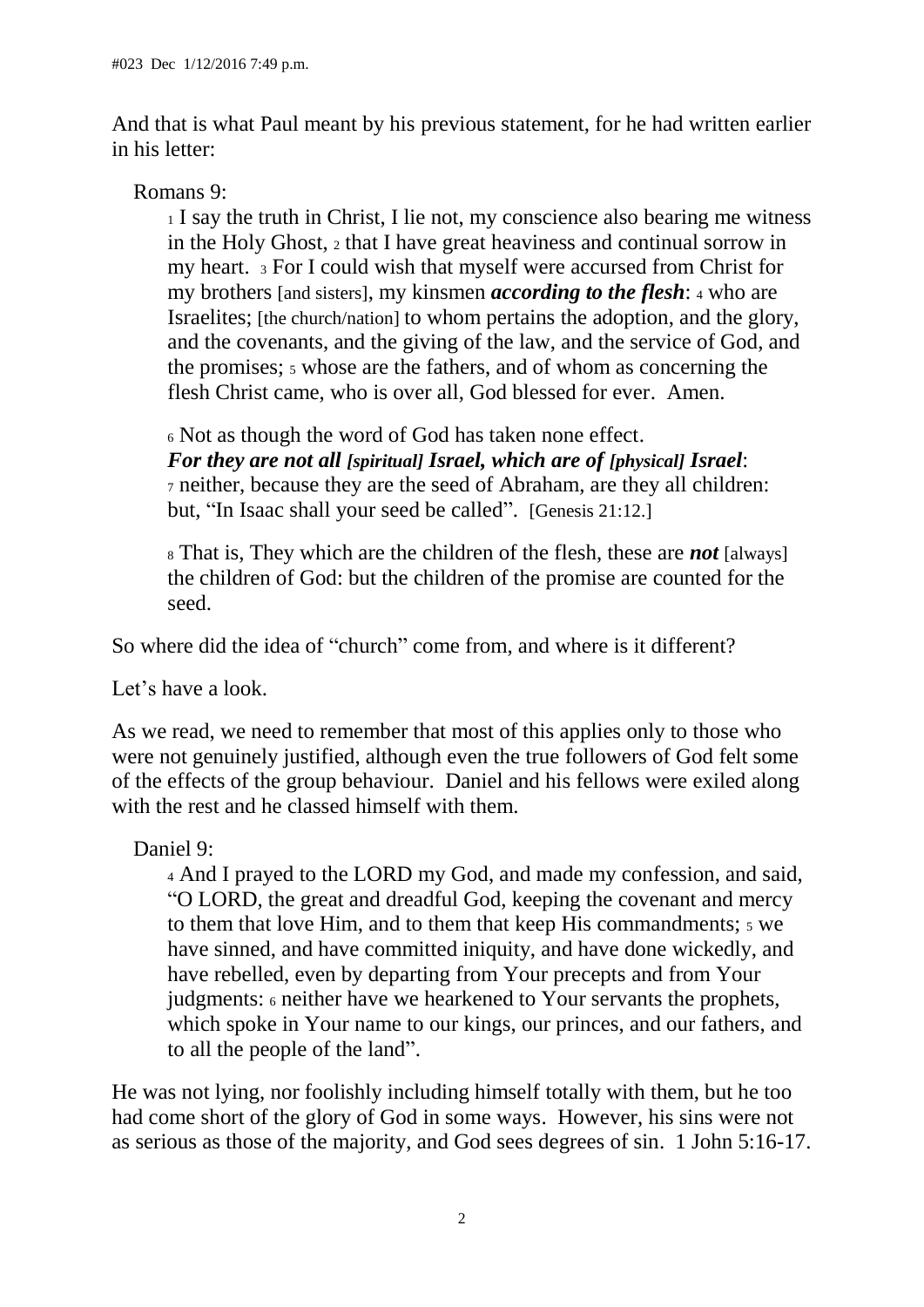To find out about the "church", we need to go back to the time when Israel were living as exiles in Babylon and the question was being raised as why He had allowed this to happen to His "nation/church"?

So, using the analogy of a female child, He gave them the picture of the church as He sees it. As we read the history we should realise that although the church is easily seen in the world, the wise and foolish (the saved and the unsaved) that are in it are not so readily recognised, for the wise sometimes do bad things and the foolish occasionally do good things. There are good and bad in every family, but God knows those that are His, as it is written;

"And the Pharisees also, who were covetous [very selfish], heard all these things: and they derided Him. And He said to them, 'You are they which justify yourselves before men; but God knows your hearts: for that which is highly esteemed among men is [often an] abomination in the sight of God'." Luke 16:14-15 (and 2 Timothy 2:9).

This message came to the prophet/priest: \*\*\*\*\*\*\*\*\*\*\*\*\*\*\*\*(Begin Quote)

Ezekiel 16:1-3

Again the word of the LORD came to me, saying, Son of man, cause Jerusalem to know her abominations, and say, Thus says the LORD GOD to Jerusalem; Your birth and your nativity is of the land of Canaan; your father was an Amorite, and your mother a Hittite.

\*\*\*\*\*\*\*\*\*\*\*\*\*\*\*(End Quote)

He was saying, "I didn't conceive you"; and that it was an earthly choice not a heavenly one. In other words, it was the brainchild of a man, specifically Abraham, who ever since his time has been known as "the father of us all" [meaning, "head of the church'!] although it is written that he was to be the father of many *nations* and Christ is Head of *the church*. Romans 4:16; Genesis 17:4-5; Ephesians 1:22; 5:23; Colossians 1:18.

## So how did this come about?

{Education 187.2}

God called Abraham to be a teacher of His word, He chose him to be the father of a great nation [not a church, but that is what men have made of it]. because He saw that Abraham would instruct his children and his household in the principles of God's law. And that which gave power to Abraham's teaching was the influence of his own life [with the Son of God]. His great household consisted of more than a thousand souls, many of them heads of families [mature people], and *not a few but newly converted from heathenism.* [They had come from the nations into his family, and it was in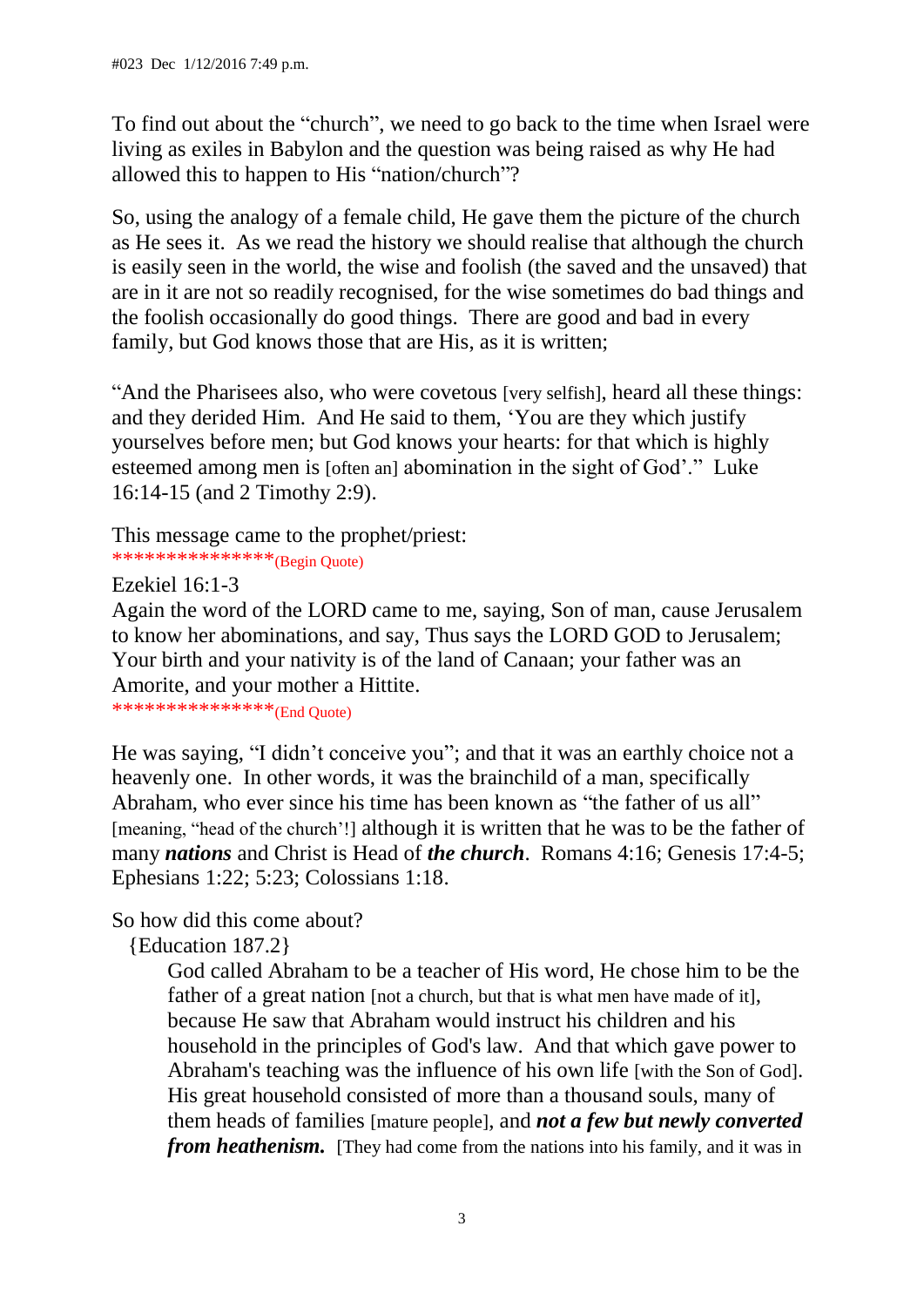this way that he was the "father" to many nations, for they were "naturalised" into his "nation".]

Such a household required a firm hand at the helm. No weak, vacillating methods would suffice. Of Abraham God said, "I know him, that he will command his children and his household after him." Genesis 18:19. Yet his authority was exercised with such wisdom and tenderness that hearts were won. The testimony of the divine Watcher is, "They shall keep the way of the Lord, to do justice and judgment." Genesis 18:19.

And Abraham's influence extended beyond his own household. Wherever he pitched his tent, he set up beside it the altar for [a burnt] sacrifice and worship. When the tent was removed, the altar remained; and many a roving Canaanite, whose knowledge of God had been gained from the life of Abraham His servant, tarried at that altar to offer sacrifice to Jehovah.

#### {Conflict and Courage 49.2}

In God's sight, a man is just what he is in his family. The life of Abraham, the friend of God, was signalized by a strict regard for the word of the Lord. *He cultivated home religion*. The fear of God pervaded his household.

He was the priest of his home. He looked upon his family as a sacred trust. His household numbered more than a thousand souls, and he directed them all, parents and children, to the divine Sovereign. He suffered [allowed] no parental oppression on the one hand or filial [family] disobedience on the other. By the combined influence of love and justice, he ruled his household in the fear of God, and the Lord bore witness to his faithfulness.

#### {PP 169.3-4}

The heritage that God has promised to His people is not in this world. Abraham had no possession in the earth, "no, not so much as to set his foot on." Acts 7:5. He possessed great substance, and he used it to the glory of God and the good of his fellow men; but he did not look upon this world as his home. [For nations will pass away. Consider Daniel 7:14.] The Lord had called him to leave his idolatrous countrymen, with the [apparent] promise of the land of Canaan as an everlasting possession; yet neither he nor his son nor his son's son received it. When Abraham desired a burial place for his dead, he had to buy it of the Canaanites. His sole possession in the Land of Promise was that rock-hewn tomb in the cave of Machpelah. {PP 169.3}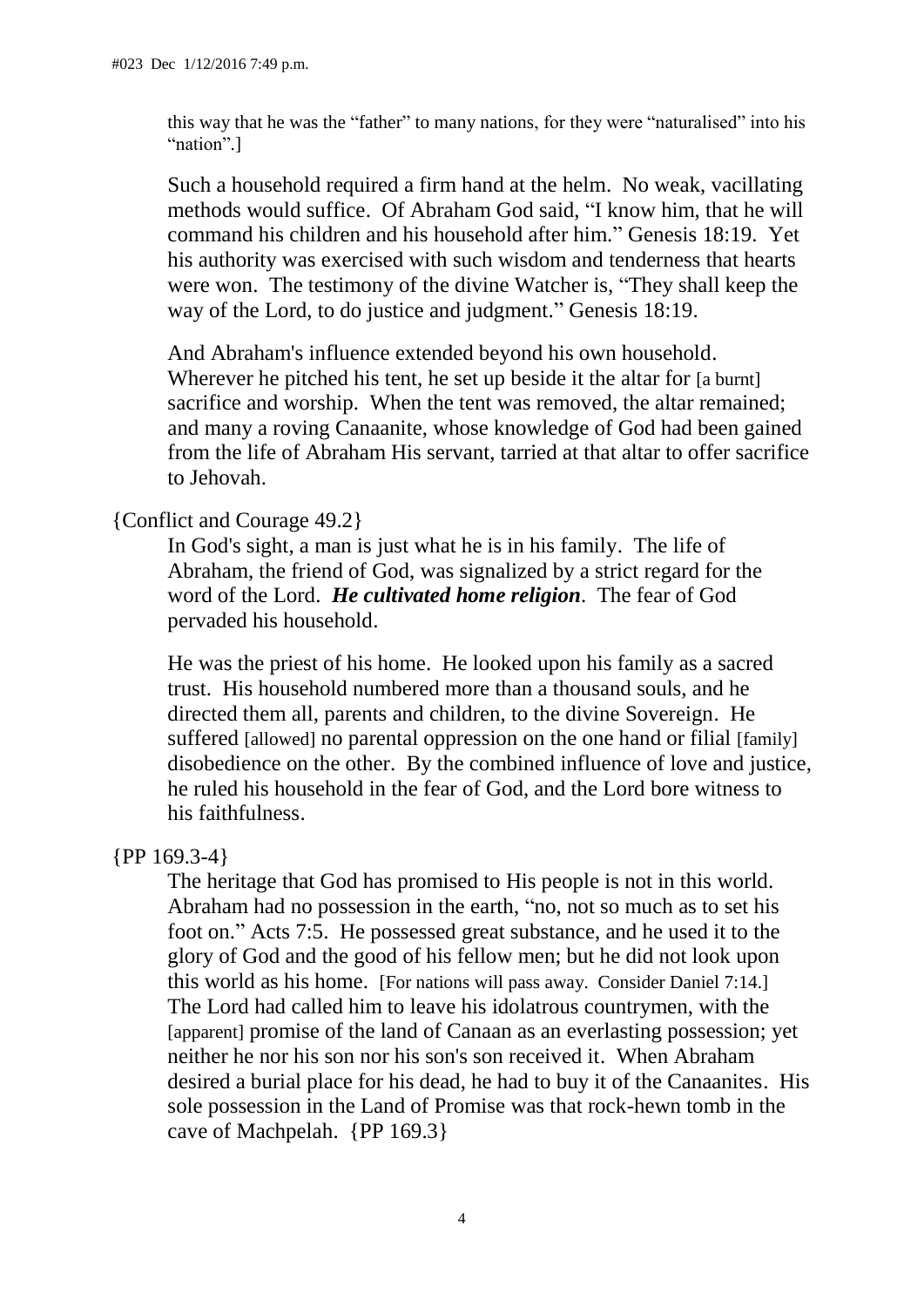But the word of God had not failed; neither did it meet its final accomplishment in the occupation of Canaan by the Jewish people.

"To Abraham and his seed were the promises made." Galatians 3:16. Abraham himself was to share the inheritance. The fulfillment of God's promise may seem to be long delayed -- for "one day is with the Lord as a thousand years, and a thousand years as one day" (2 Peter 3:8); it may appear to tarry; but at the appointed time "it will surely come, it will not tarry." Habakkuk 2:3.

The gift to Abraham and his seed included not merely the land of Canaan, but the whole earth. So says the apostle, "The promise, that he should be the *heir of the world*, was not to Abraham, or to his seed, through the law, but through the righteousness of faith." Romans 4:13.

And the Bible plainly teaches that the promises made to Abraham are to be fulfilled through Christ. All that are Christ's are "Abraham's seed, and heirs according to the promise" -- heirs to "an inheritance incorruptible, and undefiled, and that fadeth not away" -- the earth freed from the curse of sin. Galatians 3:29; 1 Peter 1:4. For "the kingdom and dominion, and the greatness of the kingdom under the whole heaven, shall be given to the people of the saints of the Most High;" and "the meek shall inherit the earth; and shall delight themselves in the abundance of peace." Daniel 7:27; Psalm 37:11. {PP 169.4}

God's true family/church keeps His commandments and has the same faith of/as Jesus. (Romans 3:22; Revelation 14:12.)

Then the Son of God describes for us the way in which the church came into existence.

#### \*\*\*\*\*\*\*\*\*\*\*\*\*\*\*(Begin Quote)

#### Ezekiel 16:4-5

And as for your nativity, in the day you were born your navel was not cut, neither were you washed in water to supple you; you were not salted at all, nor swaddled at all. No eye pitied you, to do any of these to you, to have compassion upon you; but you were cast out in the open field, to the loathing of your person, in the day that you were born.

\*\*\*\*\*\*\*\*\*\*\*\*\*\*\*\*\*(End Quote)

The Son of God is saying that the circumstances of the "birth" of the church were desperate, for there were many that opposed it.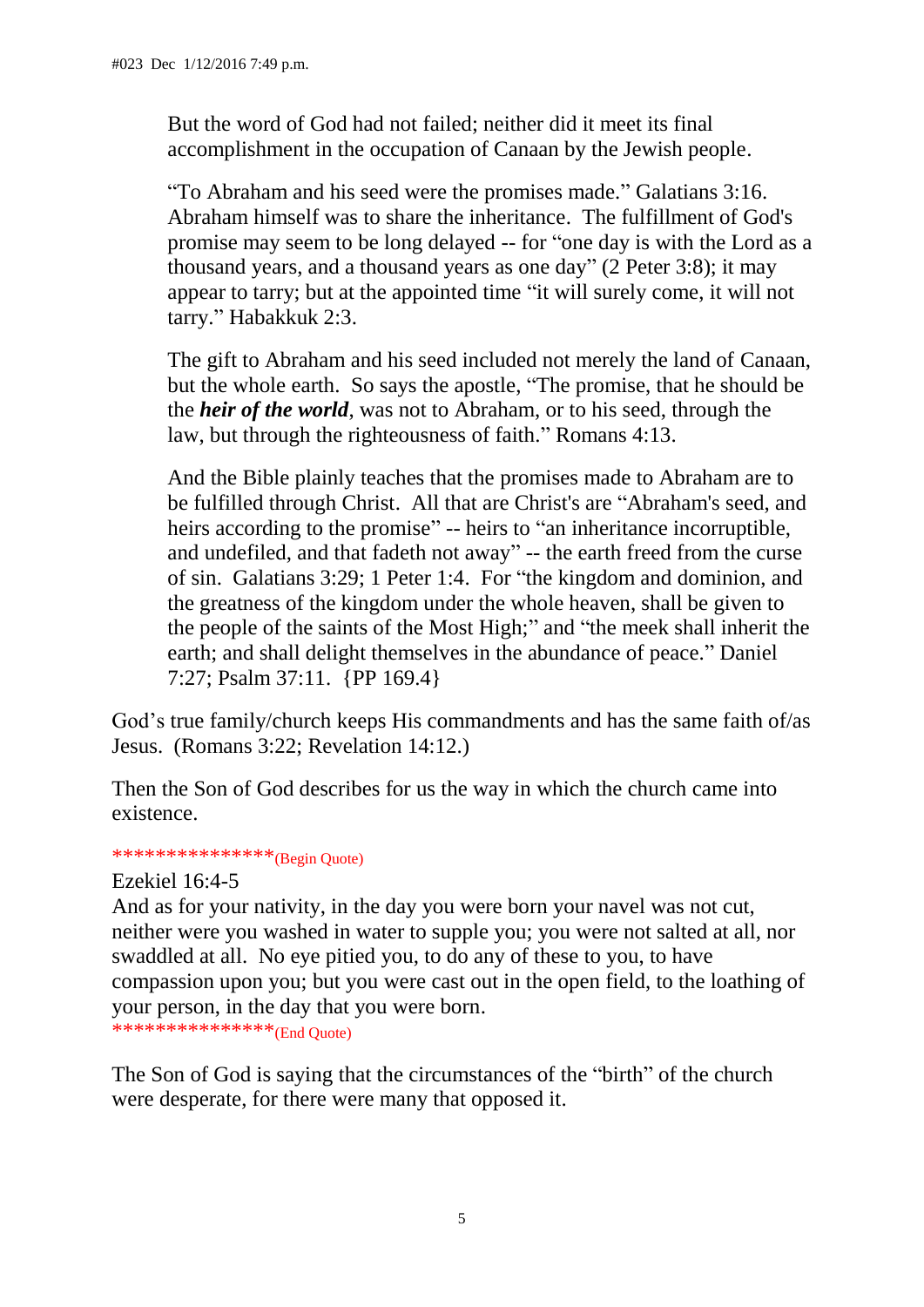But someone must have pleaded with Him for its existence as Abraham pleaded for Ishmael's survival, not realising what a terror he would unleash on the world in that desire.

It is written of Ishmael's descendants, the Islam of today,

Revelation 9:11.

"And they had a king over them, which is the angel of the bottomless pit, whose name in the Hebrew tongue is "Abaddon", but in the Greek tongue has his name "Apollyon". [Both mean "the destroyer" whom we know as Satan.]

But God granted that yearning for a church as He does many other desires, because we have to find out where our demands lead us.

# \*\*\*\*\*\*\*\*\*\*\*\*\*\*\*\*\*(Begin Quote)

Ezekiel 16:6 And when I passed by you, and saw you polluted in your own blood, I said to you when you were in your blood, "Live"; yes, I said to you when you were in your blood, "Live".

\*\*\*\*\*\*\*\*\*\*\*\*\*\*\*\*\*(End Quote)

This tells us that He found her naked and alone and couldn't bear it when He was pleaded with (really He had to allow the father to have his own way), so He stepped up and took her under His wing, as He did so much later with their king. (See 1 Samuel 8:6-7.)

So what happened?

Abraham's household at his departure from Haran consisted of many souls. He could raise 318 mature men as trained soldiers when he needed to rescue Lot, and there were many aged, and women and children as well. Genesis 14:14. Those who were led by his teachings to worship the one true God found a home in his encampment; and here, as in a school, they received such instruction as would prepare them to be representatives of the true faith. Thus a great responsibility rested upon him. He was training heads of families, and his methods of government would be carried out in the households over which they should preside. He was preparing them to live in heavenly places.

But they didn't look out into the world as they should have done! See Acts 1:8. Instead, they began to look at the picture instead of the reality.

In early times the father was the ruler and priest of his own family, and he exercised authority over his children, even after they had families of their own. Therefore Abraham's spiritual "descendants" were also taught to look up to him *as their head*, in both religious and secular matters. This patriarchal system of government Abraham endeavoured to perpetuate because it tended to preserve the knowledge of God.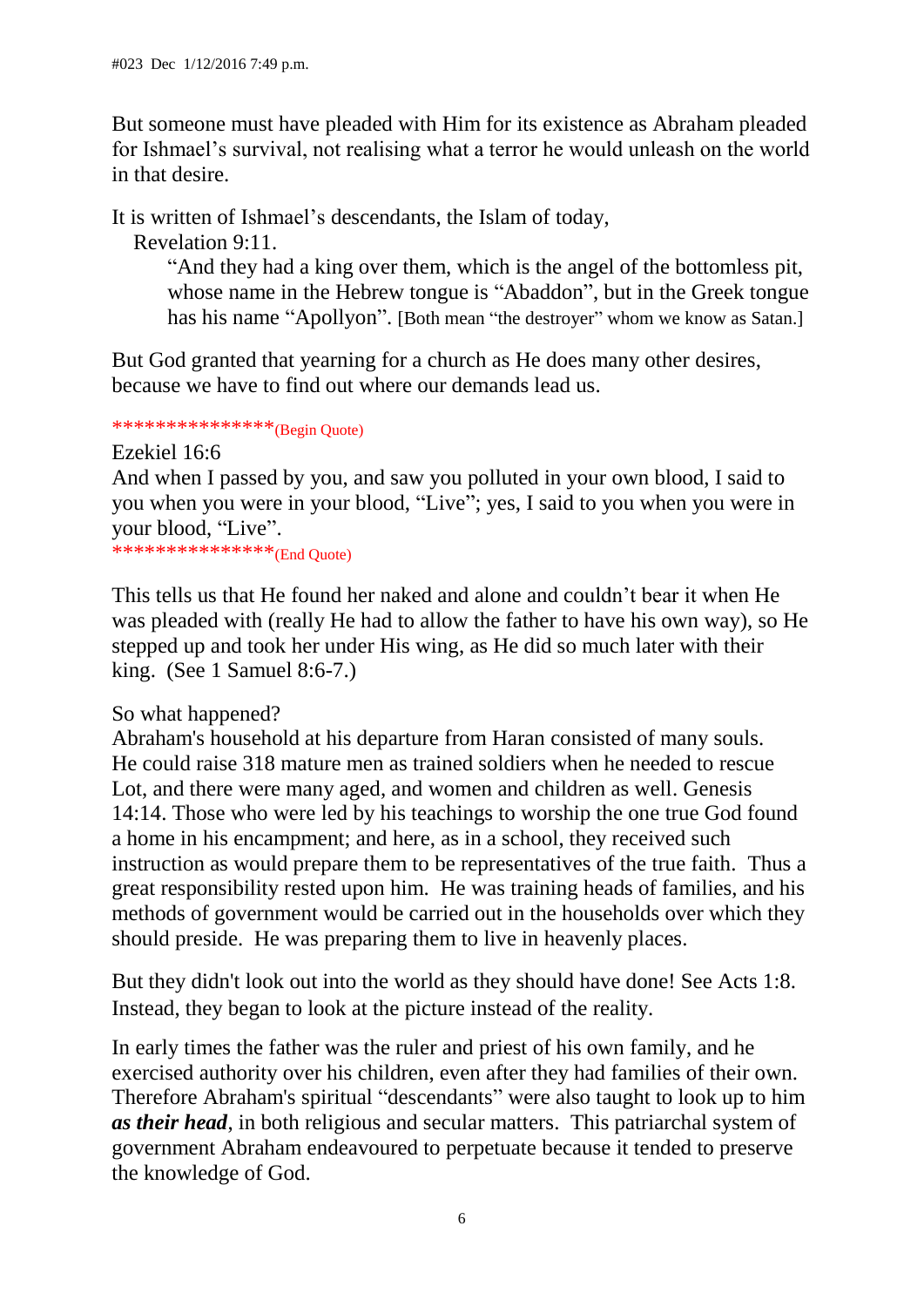It was a wise arrangement, which God Himself had made in the beginning, to cut off His people, so far as possible, from connection with the heathen who would become politically-minded, thus making them a people dwelling alone, and not reckoned among the nations.

It is written:

Numbers 23:9.

"For from the top of the rocks I see him, and from the hills I behold him [Israel]: lo, the people shall dwell alone, and shall not be reckoned among the nations".

Genesis 12:1-2.

Now the LORD had said to Abram, "Get you out of your country, and from your kindred, and from your father's house, to a land that I will show you: and I will make of you a great nation, and I will bless you, and make your name great; and you shall be a blessing:

## But then it was taken too far!

God had physically separated Abraham from his idolatrous kindred so that the patriarch might train and educate his "family" apart from the seductive influences which would have surrounded them in Mesopotamia, for God sees His "family/nation" as corresponding to Satan's "nations" (in them but not of them). Then Abraham was to send the members out to educate others that the true faith might be preserved in its purity by his "descendants" from generation to generation.

However, because Abraham thought it was necessary to bind the members of the household together in order to build up a barrier against the idolatry of politics that had become so widespread and so deep-seated, he sought by every means in his power to guard the inmates of his encampment against mingling with the heathen and witnessing their idolatrous practices, for he believed that familiarity with evil would insensibly corrupt their principles. (This is a practice still indulged in by some religious leaders.) Therefore the greatest care was exercised to shut out every form of false religion and to impress the mind with the majesty and glory of the living God as the true object of worship.

Again, in this he went too far. God will guard His own children from error by teaching them the truth as far as He is allowed, so this part of our education should mainly be left to Him. (See John 16:13.) We may tell them about it, but He guards them!

However, Abraham's affection for his children and his household led him to guard their religious faith himself, to impart to them a knowledge of the divine statutes as the most precious legacy he could transmit to them, and through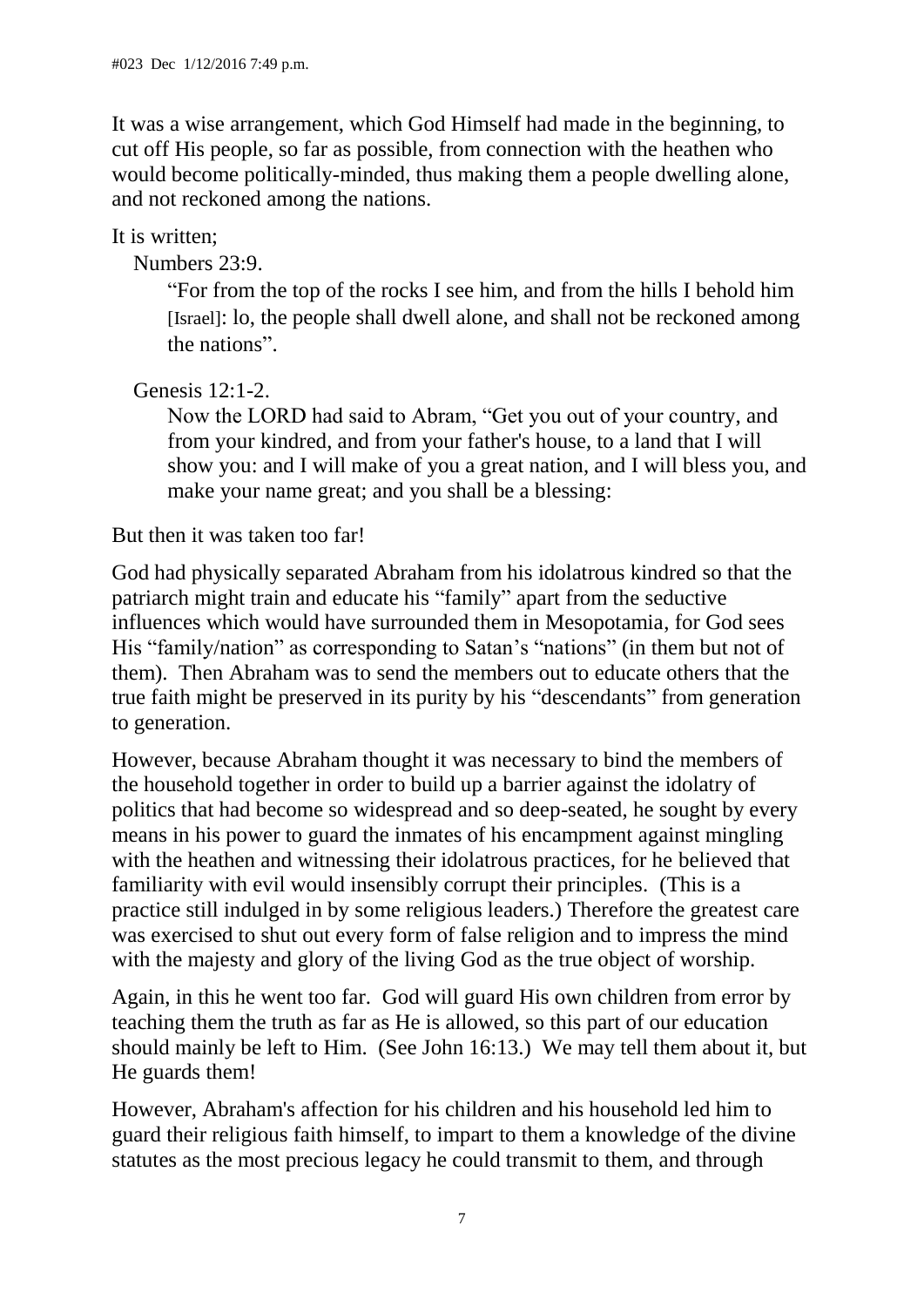them to the world. Thus all were taught that they were under the rule of the God of heaven, *and also the 'church'*.

Ideally, he taught that there was to be no oppression on the part of parents and no disobedience on the part of children, as there should be none in the church. God's law of family relationships had appointed to each his or her duties, and only in obedience to it could any secure happiness or prosperity. But because of man's fallen nature, this was soon corrupted by the tares in the family.

The first he was authorized to do, but not the other.

But the Son of God worked with what He was given, so He says: \*\*\*\*\*\*\*\*\*\*\*\*\*\*\*(Begin Quote)

Ezekiel 16:7

I have caused you to multiply as the bud of the field, and you have increased and waxed great, and you are come to excellent ornaments [you are attractive]: your breasts are fashioned, and your hair is grown, whereas you were naked and bare.

\*\*\*\*\*\*\*\*\*\*\*\*\*\*\*(End Quote)

So God then watched the church/family/nation grow and it became beautiful and useful in His eyes, so He arranged an exodus from Egypt for it.

\*\*\*\*\*\*\*\*\*\*\*\*\*\*\*\*(Begin Quote)

Ezekiel 16:8

Now when I passed by you, and looked upon you, behold, your time was the time of love; and I spread My skirt over you, and covered your nakedness. Yes, I swore to you, and entered into a covenant with you, says the LORD GOD, and you became Mine.

\*\*\*\*\*\*\*\*\*\*\*\*\*\*\*\*(End Quote)

Then He made a proposal of marriage (a closer union) and through Moses they accepted, but it soon became what we call the *first* covenant, for the people thought that they could keep the commandments in their own strength. Deuteronomy 28:13.

\*\*\*\*\*\*\*\*\*\*\*\*\*\*\*\*\*(Begin Quote)

#### Ezekiel 16:9-11

Then washed I you with water [in the Red Sea, 1 Corinthians 10:1-4]; yes, I thoroughly washed away your blood from you, and I anointed you with oil. I clothed you also with embroidered work, and shod you with badgers' skin, and I girded you about with fine linen, and I covered you with silk. I decked you also with ornaments, and I put bracelets upon your hands, and a chain on your neck. And I put a jewel on your forehead, and earrings in your ears, and a beautiful crown upon your head.

\*\*\*\*\*\*\*\*\*\*\*\*\*\*\*(End Quote)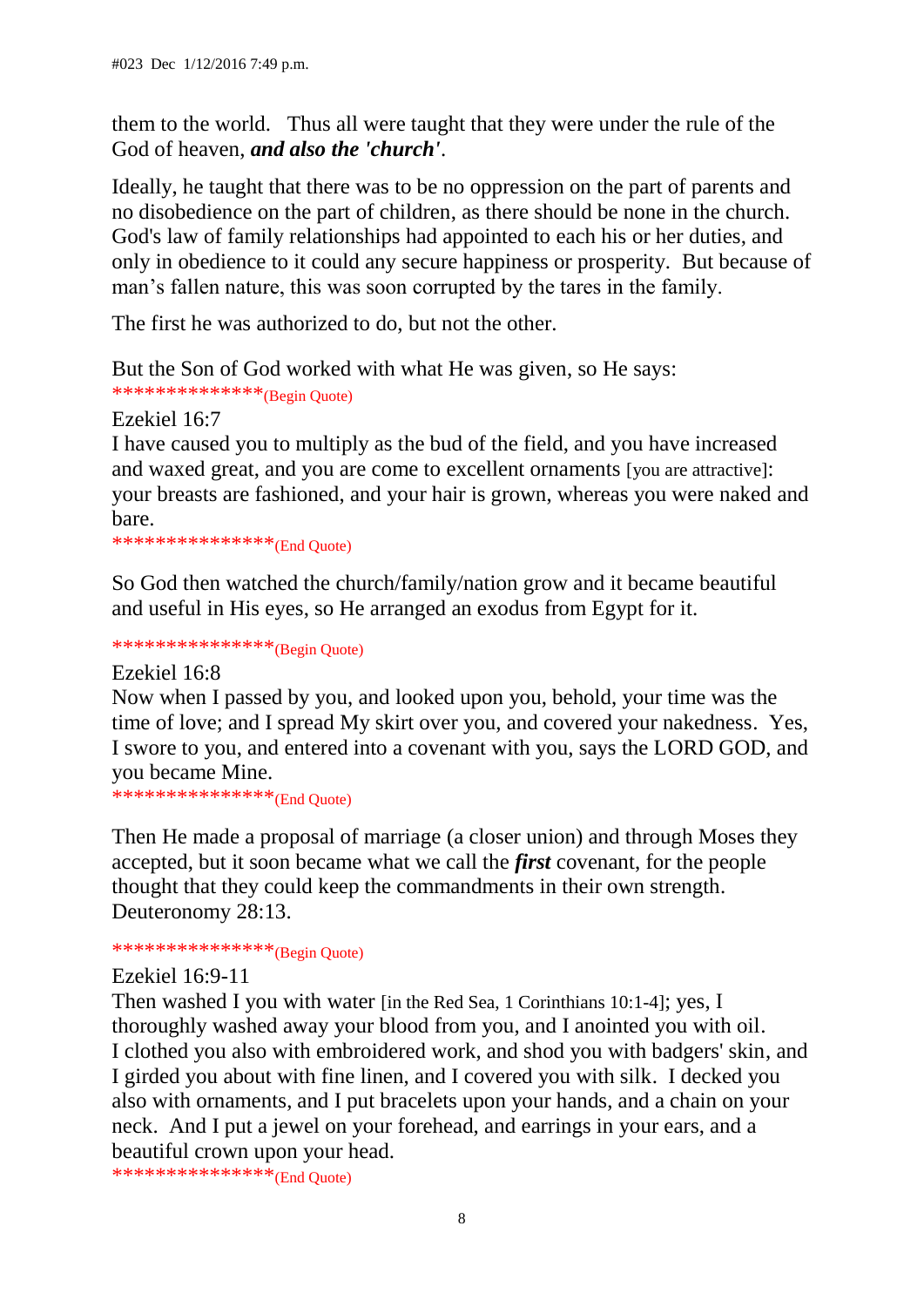So, according to the customs of the time, they were anointed for the marriage, and the earthly sanctuary and its services were established as a dowry. Why did He do that? Because they had asked for one like the Egyptian temples!! They had even converted an ordinary tent into a temporary place of worship before God gave them permission to do so! In modern terms that means that they were now sleeping in separate beds!

Which is why He said; Exodus 25:8 And let *[allow]* them make Me a sanctuary; that I may dwell among them.

But this lead to the closing their minds when they were not near Him.

After the incident with the golden calf, we are told;

Exodus 33:7

And Moses took the tabernacle, and pitched it without [outside] the camp, *afar off from the camp*, and called it the *Tabernacle of the Congregation*. And it came to pass, that every one which sought the LORD went out to the Tabernacle of the Congregation, which was without the camp.

{ST, June 3, 1880 par. 2-3}

And Moses pitched the tabernacle without the camp, and all who desired to seek the Lord were commanded to separate themselves from the congregation by resorting thither. The tabernacle here mentioned was a temporary tent arranged for the worship of God. The sanctuary, the pattern of which God gave to Moses, had not yet been built.

Here the LORD God stressed His separation from them, a fact that was their choice and not His! But for Him this was better than nothing!

\*\*\*\*\*\*\*\*\*\*\*\*\*\*\*\*(Begin Quote)

Ezekiel 16:13

Thus were you decked with gold and silver; and your raiment was of fine linen, and silk, and embroidered work; you ate fine flour, and honey, and oil: and you were exceeding beautiful, and you prospered into a kingdom. \*\*\*\*\*\*\*\*\*\*\*\*\*\*\*\*\*(End Quote)

Married life with them was great for a while despite the separation, for they spread the gospel as never before although there was a lot of internal strife as well, because they rejected His offer to clear the land for them and tried to conquer Canaan by force, which they sometimes used against each other.

But after a time they wanted a physical king instead of Him and then David and Solomon came along and the first temple was built. In this they were trying to make disciples (children) without Him!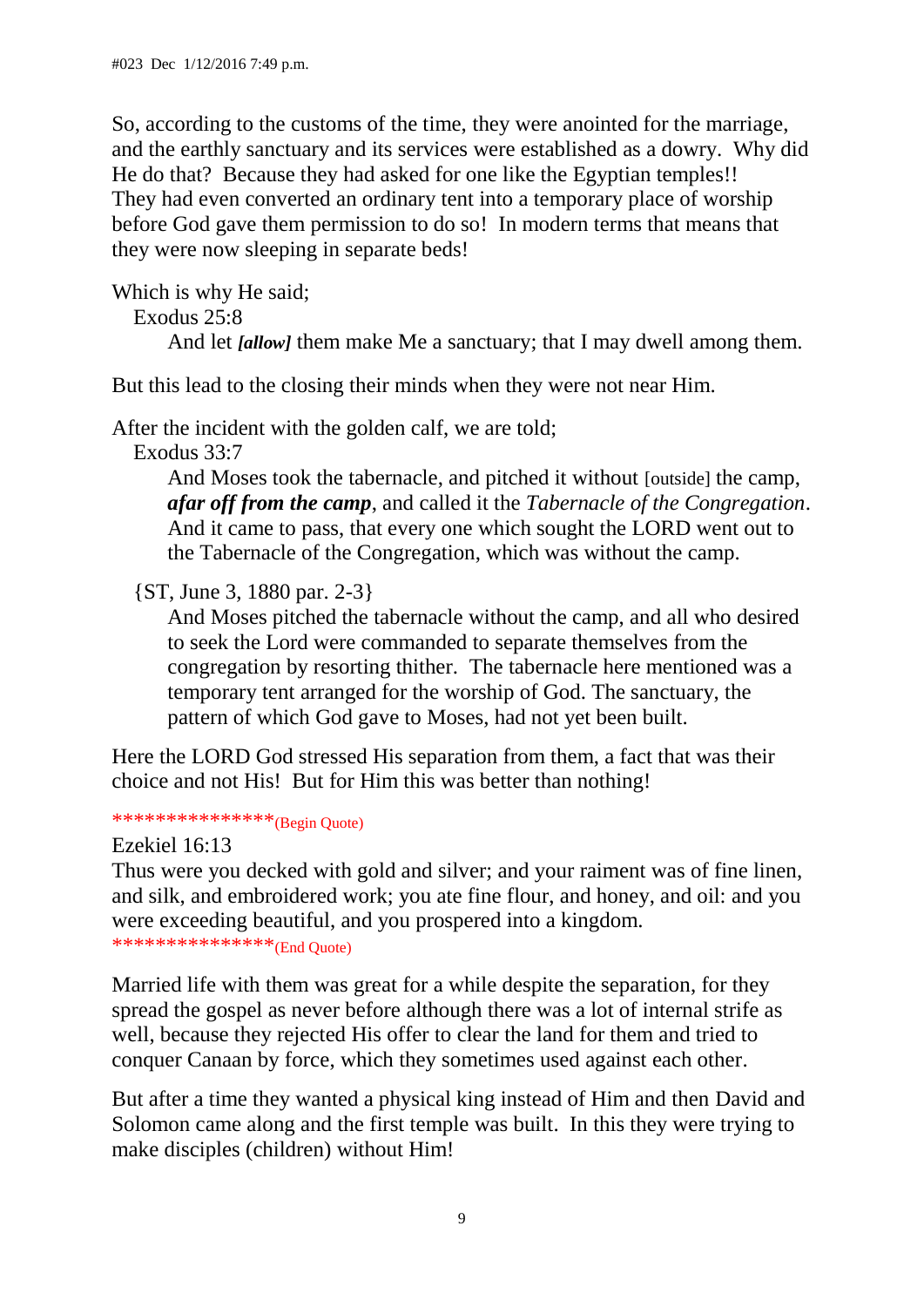But the Son of God was still able to use them: \*\*\*\*\*\*\*\*\*\*\*\*\*\*\*( Begin Quote)

Ezekiel 16:14

And your renown went forth among the heathen for your beauty: for it was perfect through My comeliness [righteousness], which I had put upon you, says the LORD GOD [Jesus].

\*\*\*\*\*\*\*\*\*\*\*\*\*\*\*(End Quote)

Those in the world now knew that the Hebrews were subjects of the living God and some began to look to Him. Even the queen of Sheba came to visit and enquire, but was beguiled by the earthly splendour of the kingdom.

1 Kings 10:

<sup>6</sup> And she said to the king, "It was a true report that I heard in my own land of your acts and of your wisdom. 7 Howbeit I believed not the words, until I came, and my eyes had seen it: and, behold, the half was not told me: your wisdom and prosperity exceeds the fame which I heard. <sup>8</sup> Happy are your men, happy are these your servants, which stand continually before you, and that hear your wisdom. <sup>9</sup> Blessed be the LORD your God, which delighted in you, to set you on the throne of Israel: because the LORD loved Israel for ever, therefore made He you king, to do judgment and justice".

\*\*\*\*\*\*\*\*\*\*\*\*\*\*\*\*(Begin Quote)

#### Ezekiel 16:15-16

But [like Lucifer] you trusted in your own beauty, and played the harlot because of your renown, and poured out your fornications on every one that passed by; his it was. And of your garments you took, and decked your high places with divers colours, and played the harlot thereupon: the like things shall not come [again], neither shall it be so [with you, for the end for you is nigh].

\*\*\*\*\*\*\*\*\*\*\*\*\*\*\*(End Quote)

But a problem arose when they walked in the footsteps of their original spiritual ancestor, Lucifer (John 8:44), even though God pleaded as only a Husband can do. The independence movement led to the separation of north and south, Israel and Judah, just as Lucifer and his companions had walked out of heaven after the war of words. (Jude 1:6.) Now a "divorce" was looming! Not from God's side, but by their choice.

But first, the lovers:

\*\*\*\*\*\*\*\*\*\*\*\*\*\*\*\*\*(Begin Quote)

Ezekiel 16:17-18

You have also taken your fair jewels of My gold and of My silver, which I had given you, and made to yourself images of men, and did commit whoredom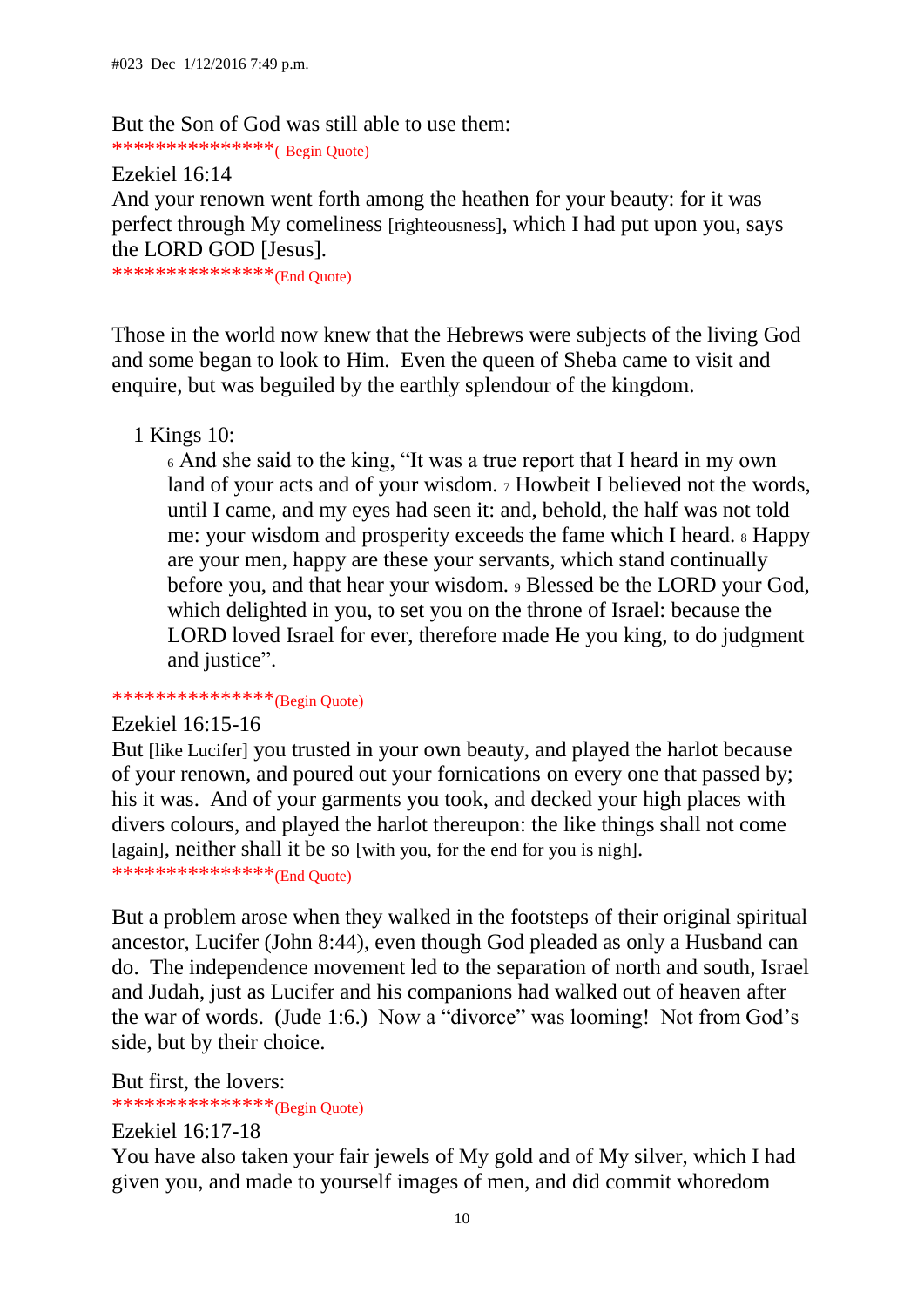with them, and took your embroidered garments, and covered them: and you have set My oil and My incense before them.

\*\*\*\*\*\*\*\*\*\*\*\*\*\*\*(End Quote)

They gave away God's gifts as bribes to the nations, but that didn't stop the Assyrians from taking over the ten tribes of the north and re-settling the land with the Samaritans, and many nations began to attack Judah. So they tried another way to gain their affection.

\*\*\*\*\*\*\*\*\*\*\*\*\*\*\*\*\*(Begin Quote)

Ezekiel 16:19 My meat [food] also which I gave you, fine flour, and oil, and honey, wherewith I fed you, you have even set it before them for a sweet savour: and thus it was [it's a fact], says the LORD GOD.

\*\*\*\*\*\*\*\*\*\*\*\*\*\*\*\*(End Quote)

Then Judah gave away God's food (that is, His doctrines) but they were not appreciated by those who were presented with them. They wanted spicier delights – delights that tickled their minds every week or so – new ideas and doctrines, as so many still want today.

\*\*\*\*\*\*\*\*\*\*\*\*\*\*\*(Begin Quote)

Ezekiel 16:20-21

Moreover you have taken your sons and your daughters, whom you have borne to Me, and these have you sacrificed to them to be devoured. Is this of your whoredoms a small matter, that you have slain My children, and delivered them to cause them to pass through the fire for them? \*\*\*\*\*\*\*\*\*\*\*\*\*\*\*(End Quote)

So then they gave away God's children, God's converts, into the Babylonian captivity, and made them like themselves by teaching a false doctrine of salvation through the church. (See Matthew 23:15.) It is now that we can begin to see an *organised* difference between teachers and students in the "CHURCH", for religion had become a vocation for a select few and the "Nicolaitanes" were in full swing. Revelation 2:6, 15.

\*\*\*\*\*\*\*\*\*\*\*\*\*\*\*\*\*(Begin Quote)

Ezekiel 16:22

And in all your abominations and your whoredoms you have not remembered the days of your youth, when you were naked and bare, and were polluted in your blood.

\*\*\*\*\*\*\*\*\*\*\*\*\*\*\*\*(End Quote)

They had forgotten how He had adopted them, and what their background of simplicity had been which is why we are told, "We have nothing to fear for the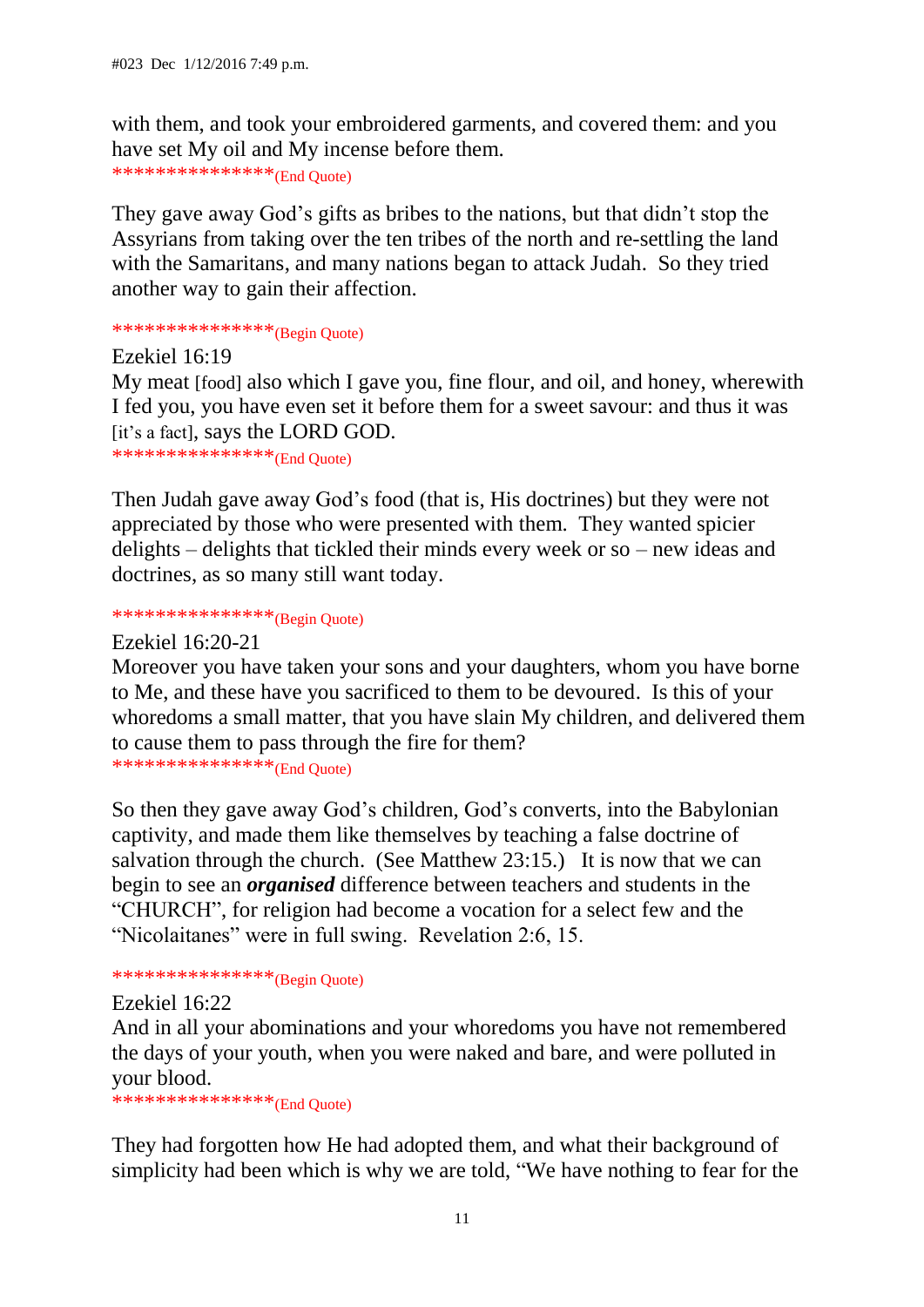future, except as we shall forget the way the Lord has led us, and His teaching in our past history". {Life Sketches 196.2}

This was reflected in Daniel's prayer.

Daniel 9:

<sup>7</sup> O LORD, righteousness belongs to You, but to us confusion of faces, as at this day; to the men of Judah, and to the inhabitants of Jerusalem, and to all Israel, that are near, and that are far off, through all the countries whither You have driven them, because of their trespass that they have trespassed against You. <sup>8</sup> O LORD, to us belongs confusion of face, to our kings, to our princes, and to our fathers, because we have sinned against You.

<sup>9</sup> To the LORD our God belong mercies and forgivenesses, though we have rebelled against Him **. . .** 

\*\*\*\*\*\*\*\*\*\*\*\*\*\*\*\*(Begin Quote)

Ezekiel 16:23-25

And it came to pass after all your wickedness, (woe, woe to you [two special occasions! 596BC and 70AD] says the Lord GOD;) that you have also built to you an eminent place [the temple], and have made you a high place [of pride] in every street. You have built your high place at every head of the way, and have made your beauty to be abhorred [by Me], and [yet] have opened your feet to every one that passed by, and multiplied your whoredoms.

\*\*\*\*\*\*\*\*\*\*\*\*\*\*\*(End Quote)

Then they joined other religions and became proud of their place among them and committed spiritual adultery with them. This word should settle forever the misperception over the initial "fall" into sin, which confusion many embrace. Whether it was Adam and Eve in the garden, the people of Jerusalem at this time, or any Christian at any time - no one "falls" - we all "jump" at the opportunity and accept the temptation BECAUSE WE WANT TO. (Of course, later we may hate ourselves for the helplessness that follows, but that is NOT the first reaction to sin.)

Our Saviour pleads with us not to "jump" and shows us a "way of escape", therefore each and every follower of His has to refuse to be saved in order to sin.

1 Corinthians 10:13-14

"There has no temptation taken you but such as is common to man: but God is faithful, who will not suffer you to be tempted above that you are able; *but will with the temptation also make a way to escape*, that you may be able to bear it. Wherefore, my dearly beloved, flee from idolatry [which is self-love]".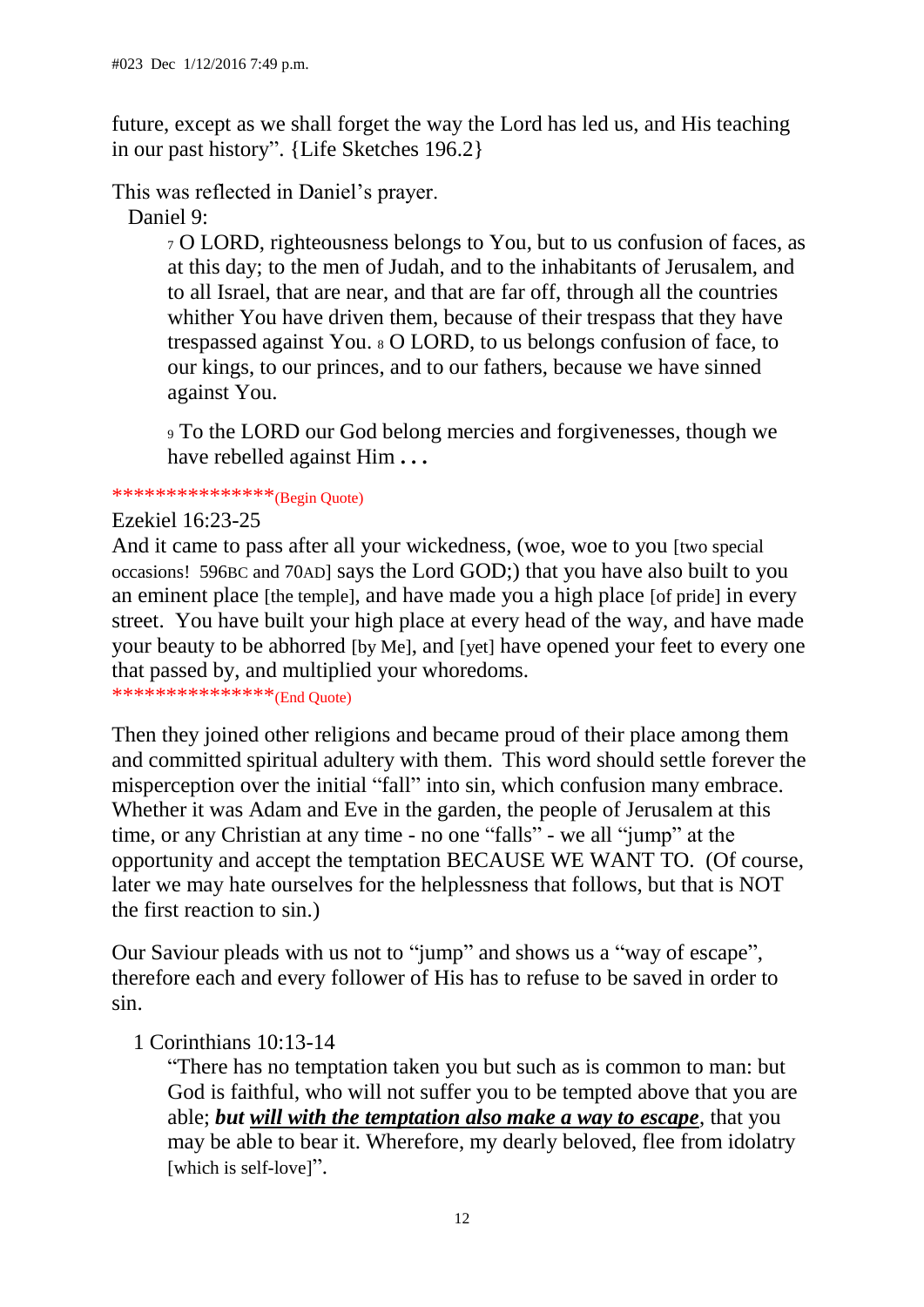Of course, as time goes on and we continue to neglect the warnings, the way of escape becomes harder to see or hear, not because the Spirit unilaterally lets up but because we no longer want to hear and He will not force His presence where it is not wanted.

# \*\*\*\*\*\*\*\*\*\*\*\*\*\*\*(Begin Quote)

Ezekiel 16:26

You have also committed fornication with the Egyptians your neighbours, great of flesh [a mighty nation]; and have increased your whoredoms, to provoke Me to anger.

\*\*\*\*\*\*\*\*\*\*\*\*\*\*\*\*(End Quote)

They joined the world as well, by adopting many of their standards and ways, as they did later with the Greeks when they became Hellenised, and the Romans when they became servile followers of the fashions, and God comments on this.

\*\*\*\*\*\*\*\*\*\*\*\*\*\*\*\*\*(Begin Quote)

Ezekiel 16:27-29

Behold, therefore I have stretched out My hand over you, and have diminished your ordinary food, and delivered you to the will of them that hate you, the daughters of the Philistines [the secular group], which are ashamed of your lewd way. You have played the whore also with the Assyrians [again, a secular group], because you were unsatiable [insatiable, limitless]; yes, you have played the harlot with them, and yet could not be satisfied.

You have moreover multiplied your fornication in the land of Canaan to Chaldea [the religious group]; and yet you were not satisfied therewith. \*\*\*\*\*\*\*\*\*\*\*\*\*\*\*(End Quote)

But they knew that both the religions and states of the world despised them in their hearts, so they became even more desperate, for they wanted the love of the world.

# \*\*\*\*\*\*\*\*\*\*\*\*\*\*\*\*(Begin Quote)

#### Ezekiel 16:30-32

How weak is your heart [towards Me], says the Lord GOD, seeing you do all these things, the work of an imperious [domineering] whorish woman [Matthew 15:19-20]; in that you build your eminent place in the head of every way, and make your high place in every street; and have not been as a harlot, in that you scorn hire;

but [are] as a wife that commits adultery, which takes strangers instead of her husband!

\*\*\*\*\*\*\*\*\*\*\*\*\*\*\*\*(End Quote)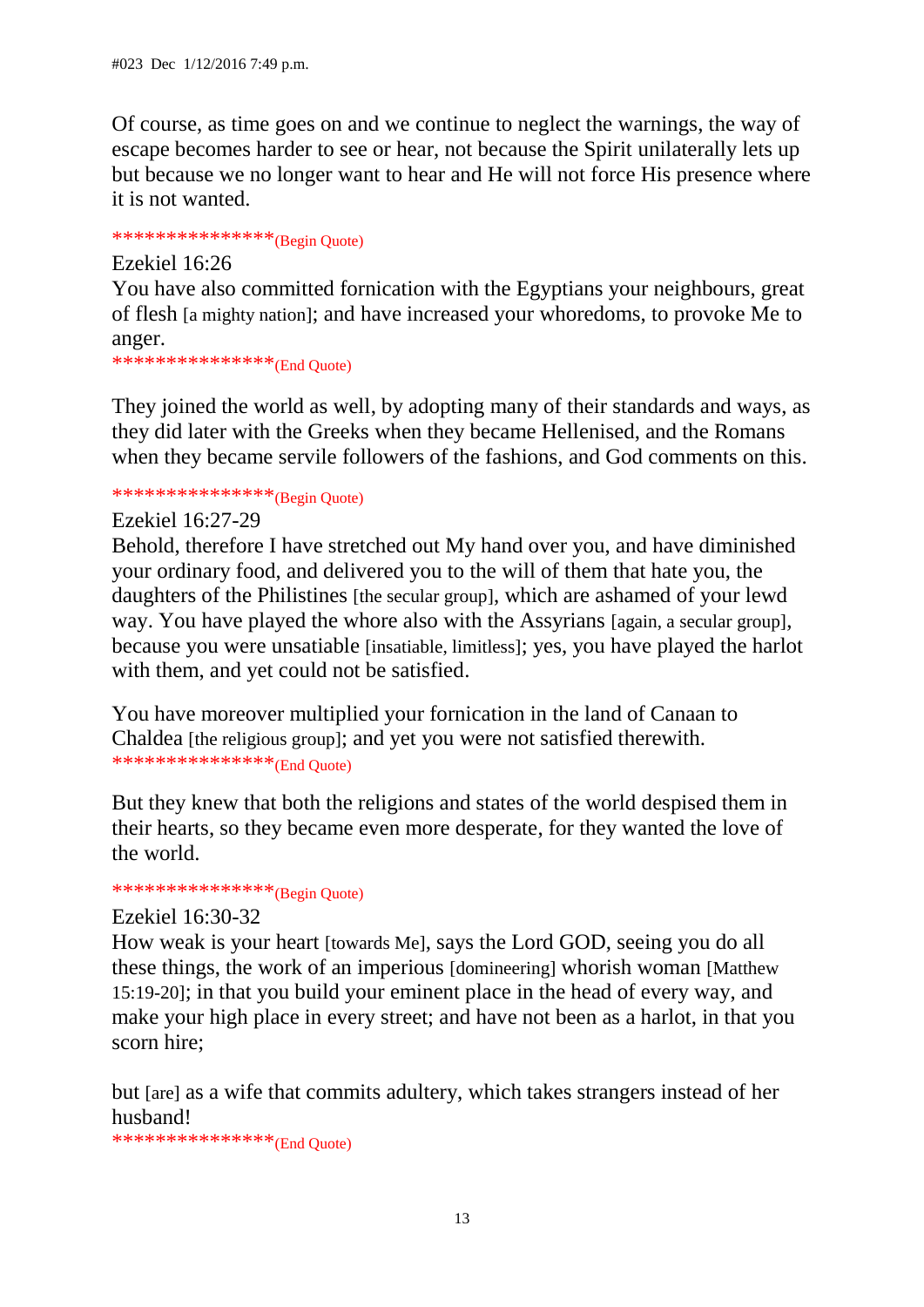They were worse than prostitutes in that they didn't do it for money. They did it to gain the attention and approval of the nations! They did it in the place of true love thinking it was OK!

Remember, this applies only to those who were not genuinely justified yet claim a position in the church, although even the followers of God felt some of the effects of the group behaviour. Daniel and his fellows and others like them, were exiled along with the apostates and yet classed themselves with them.

The Son of God continues:

\*\*\*\*\*\*\*\*\*\*\*\*\*\*\*\*\*(Begin Quote)

Ezekiel 16:33-34

They [the customers, normally] give gifts to all whores: but you give your gifts to all your lovers, and hire them, that they may come to you on every side for your whoredom. And the contrary [behaviour] is in you from other women in your whoredoms, whereas none follows [or persuades] you to commit whoredoms: and in that you give a reward, and no reward is given to you, therefore you are contrary.

\*\*\*\*\*\*\*\*\*\*\*\*\*\*\*(End Quote)

They were the instigator of these things and paid their "lovers", which makes them far worse than those who were actual working as prostitutes for a living. They were "slaves" to their passions. Romans 7:15. (Consider Hosea chapters 1, 2 and 3 and what Hosea did about it. He "bought" his wife back as the Son of man did for His.)

## \*\*\*\*\*\*\*\*\*\*\*\*\*\*\*\*<sup>\*</sup>(Begin Quote)

#### Ezekiel 16:35-37

Wherefore, O harlot [wife], hear the word of the LORD: Thus says the LORD GOD; Because your filthiness was poured out [this was the state of the majority], and your nakedness [lack of protection] discovered through your whoredoms with your lovers, and with all the idols of your abominations, and by the blood of your children, which you did give to them;

Behold, therefore I will gather all your lovers, with whom you have taken pleasure, and all them that you have loved, with all them that you have [eventually] hated; I will even gather them round about against you, and will discover [show] your nakedness [or lack of protection] to them, that they may see all your nakedness.

\*\*\*\*\*\*\*\*\*\*\*\*\*\*\*(End Quote)

The Son of God was saying that the price they must pay in the sight of the world would be horrendous, but He could not prevent it. He could only show them His effort on the cross and plead with them to be allowed to look after them. (Matthew 23:37-38.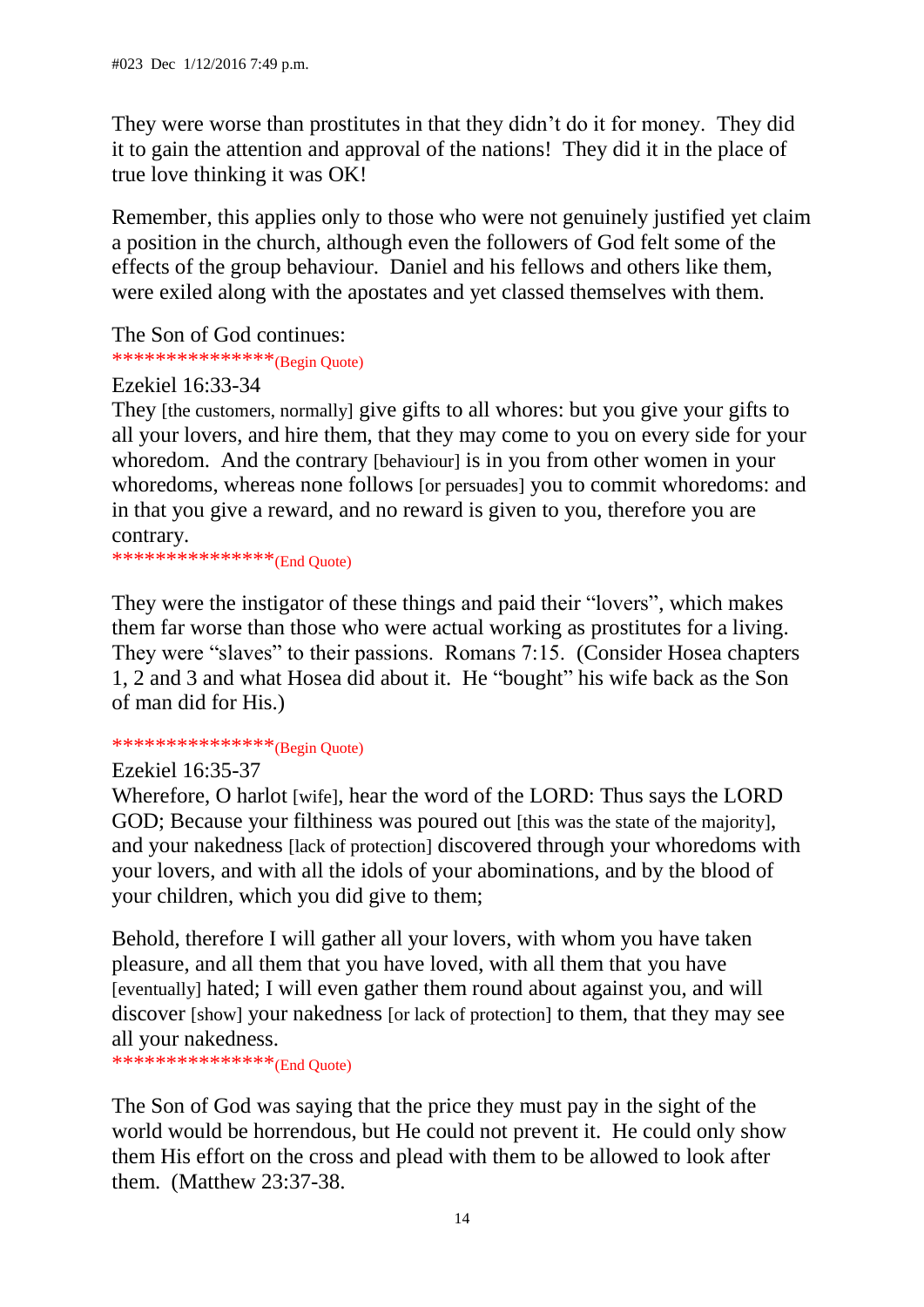From here on Ezekiel's mind was guided into the future from Calvary although he did not know it, but the dispersion had begun at this point in his prophecy, something mercifully hidden from his sight. For us this is no longer just a history of the past, but a beginning of the impending events of Christianity.

# \*\*\*\*\*\*\*\*\*\*\*\*\*\*\*(Begin Quote)

Ezekiel 16:38-41 And I will judge you, as women that break wedlock and [who also] shed blood are judged; and I will give you blood in fury and jealousy.

And I will also give you into their hand, and they shall throw down your eminent place [the second temple], and shall break down your high places: they shall strip you also of your clothes, and shall take your fair jewels, and leave you naked and bare.

They shall also bring up a company against you, and they shall stone you with stones, and thrust you through with their swords. And they [your ex-lovers] shall burn your houses with fire, and execute judgments upon you in the sight of many women [religions]: and I will cause you to cease from playing the harlot, and you also shall give no hire any more.

\*\*\*\*\*\*\*\*\*\*\*\*\*\*\*(End Quote)

Because it was their choice, He would no longer be able protect them and they would have to face the consequences on their own. This is the law (or principle) of adultery – it eventually hurts. It came upon the Jews with the Roman onslaught of 70AD and in after years. For nearly 2,000 years (till 1948) the Jews have been homeless and their responsibilities passed to the Christians.

But the dispersion was in their best interest! They had "divorced" Him at Calvary when they shouted "We have no king but Caesar" (John 19:15), and the position of "wife" had been taken over by another and they would be safer out of the limelight. [In relative terms, of course, because some persecution did follow them but now the Spirit had to work from the outside.]

# \*\*\*\*\*\*\*\*\*\*\*\*\*\*\*\*(Begin Quote)

#### Ezekiel 16:42-43

So will I make My fury [or lack of protection] toward you to rest [calm down], and My jealousy shall depart from you, and I will be quiet, and will be no more angry. Because you have not remembered the days of your youth, but have fretted [or agitated] Me in all these things; behold, therefore I also will recompense your way upon your head, says the Lord GOD: and you shall not [continue to] commit this lewdness above all your abominations.

\*\*\*\*\*\*\*\*\*\*\*\*\*\*\*(End Quote)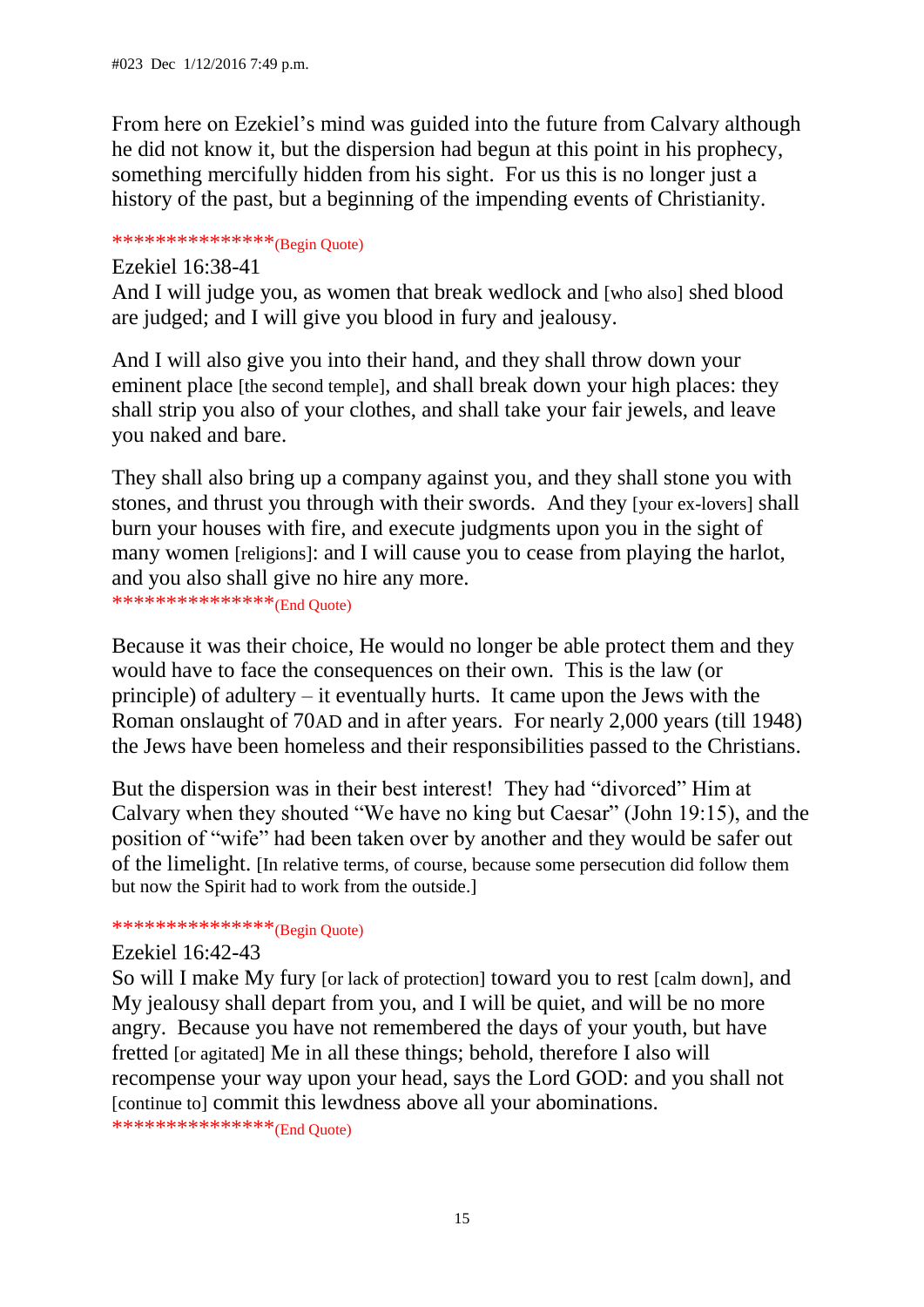But He would still call to those of them who remained in their original state and some of them would come back to Him through the church, which men now called "Christianity", the "daughter" of Abraham's "child". Others would choose to wait until the first resurrection.

But of Christianity He also sadly says:

\*\*\*\*\*\*\*\*\*\*\*\*\*\*\*(Begin Quote)

Ezekiel 16:44 Behold, every one that uses proverbs shall use this proverb against you, saying, "As is the mother, so is her daughter".

You are your mother's daughter that loathes her husband and her children [your appointed place in the family]; and you are the sister of your sisters, which loathed their husbands and their children: your mother was a Hittite, and your father an Amorite. [So He had not fathered the new branch of the church either!] \*\*\*\*\*\*\*\*\*\*\*\*\*\*\*\*\*(End Quote)

Their breeding showed in their behaviour, but the professed Christians were worse in that they were His new wife and could have done so much better.

Therefore it is written:

Revelation 2:1-4.

"To the angel [the person in charge] of the church of Ephesus [the symbol of the church from 31AD to 100AD] write; These things says He that holds the seven stars in His right hand, who walks in the midst of the seven golden candlesticks; **. . .** I have somewhat against you, because you have left your first love".

This carried on until He had to say:

Revelation 3:17-19, 16.

Because you say, "I am rich, and increased with goods, and have need of nothing"; and know not [refuse to believe] that you are wretched, and miserable, and poor, and blind, and naked: I counsel you to buy of Me gold tried in the fire [faith that has been tested], that you may be rich; and white raiment [the wedding garment], that you may be clothed, and that the shame of your nakedness do not appear; and anoint your eyes with eyesalve [the Holy Spirit], that you may see. As many as I love, I rebuke and chasten: be zealous therefore, and repent [don't leave Me!] **. . .**

So then because you are lukewarm, and neither cold nor hot, I will [have to] spue you out of My mouth [I must let you go].

Now there came a change of relationships: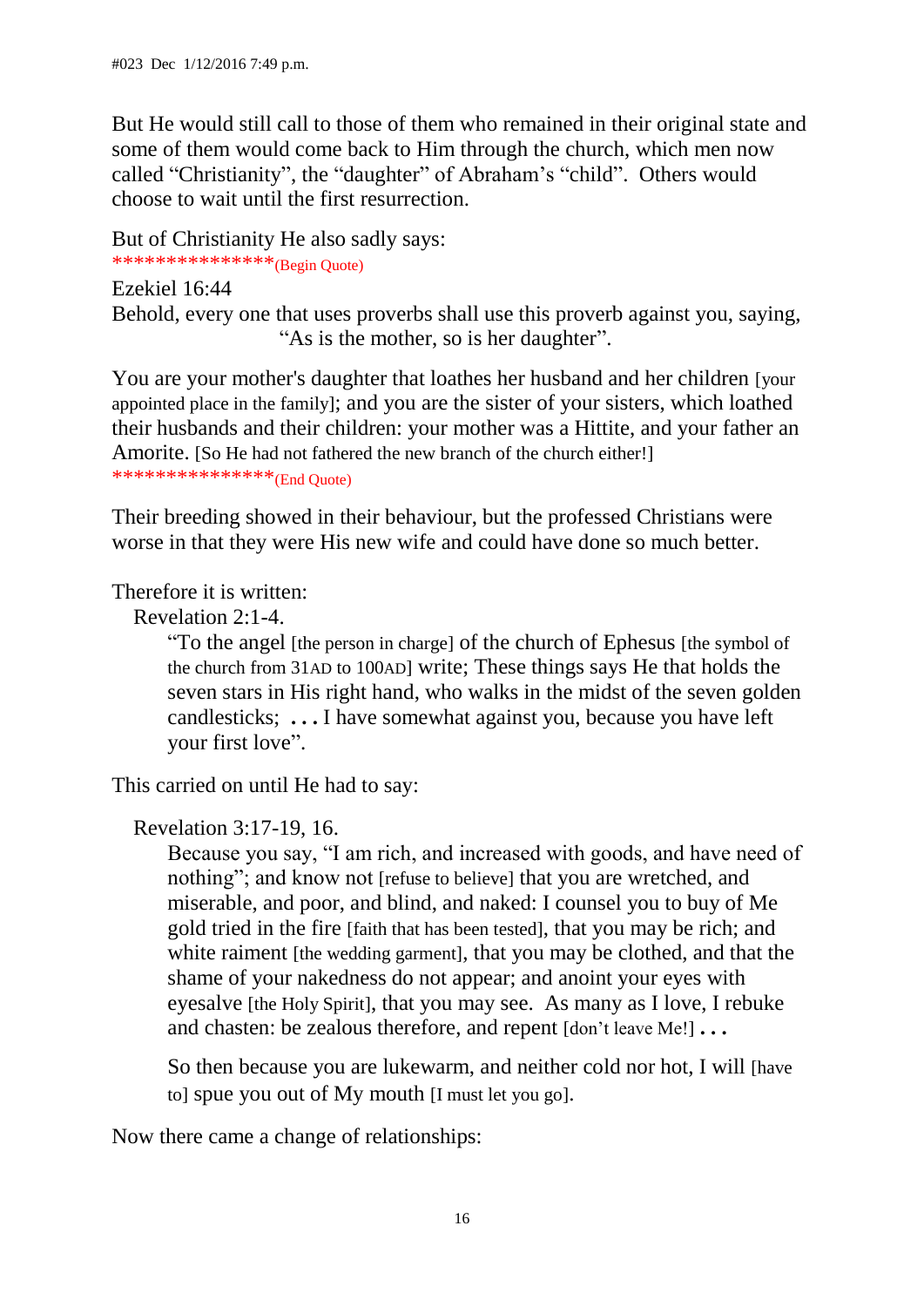### \*\*\*\*\*\*\*\*\*\*\*\*\*\*\*\*\*(Begin Quote)

Ezekiel 16:46 And your elder *sister* is Samaria [the religious ones], she and her daughters that dwell at your left hand: and your younger *sister* that dwells at your right hand, is Sodom [the political ones] and her daughters.

```
***************(End Quote)
```
All religions and nations are part of Satan's evil family, but not all are as bad as the others, for there are degrees of sin.

But, speaking to the professed Christian churches, God says;  $************************(**Begin** Quote)$ 

Ezekiel 16:47-48

Yet have you not [just] walked after their ways, nor done after their abominations, but, as if that were a very little thing, you were corrupted more than they in all your ways. As I live, says the Lord GOD, Sodom your sister has not done, she nor her daughters, as you have done, you and your daughters. \*\*\*\*\*\*\*\*\*\*\*\*\*\*\*(End Quote)

But they were the worst of the brood! They claimed the birthright, but refused the power to hold it.

# \*\*\*\*\*\*\*\*\*\*\*\*\*\*\*\*\*(Begin Quote)

Ezekiel 16:49-50

Behold, this was the iniquity of your sister Sodom, pride, fulness of bread, and abundance of idleness was in her and in her daughters, neither did she strengthen the hand of the poor and needy. And they were haughty, and committed abomination before Me: therefore I took them away as I saw good. \*\*\*\*\*\*\*\*\*\*\*\*\*\*\*\*(End Quote)

Speaking of the nations, God says that one section of the world's population would perish because of pride and satisfaction in its knowledge, and lack of compassion. The other "sister" did the same, but with a different emphasis.

# \*\*\*\*\*\*\*\*\*\*\*\*\*\*\*\*(Begin Quote)

### Ezekiel 16:51

Neither has Samaria [the religions] committed half of your sins; but you have multiplied your abominations more than they, and have justified your sisters in all your abominations which you have done.

\*\*\*\*\*\*\*\*\*\*\*\*\*\*\*\*\*(End Quote)

The so-called Christian denominations joined the false religions and the nations and God says that they would all perish because of their rejection of knowledge. But the Christians professed to be His "wife" and in this they became the worst!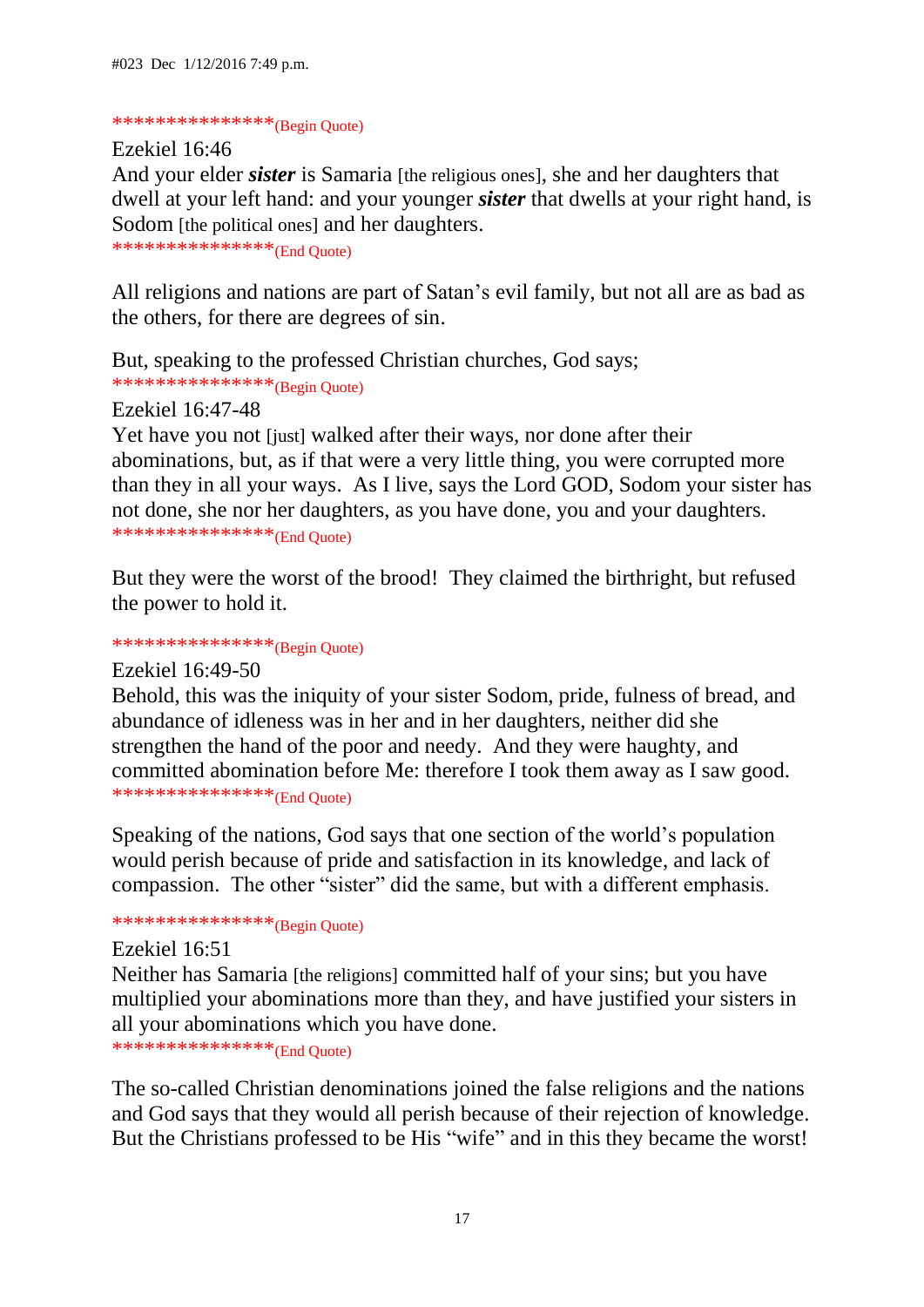### \*\*\*\*\*\*\*\*\*\*\*\*\*\*\*\*\*(Begin Quote)

Ezekiel 16:52

You also, which have judged [condemned] your sisters, bear your own shame for your sins that you have committed [which are] more abominable than they: they are more righteous than you: yes, be you confounded also, and bear your shame, in that you have justified your sisters.

\*\*\*\*\*\*\*\*\*\*\*\*\*\*\*(End Quote)

But God's "wife" had done more bad things than those she condemned, and in so doing had made her "sisters" look better to God and the people of the universe. (We should remember, this applies only to those who were not genuinely justified, although even the followers of God felt some of the effects of the group behaviour. Daniel and his fellows were exiled along with the rest and as we have seen, he classed himself with them, just as Moses classed himself with the rebellious Hebrews. Exodus 32:32.)

But a time of retribution was coming:

\*\*\*\*\*\*\*\*\*\*\*\*\*\*\*\*\*(Begin Quote)

Ezekiel 16:53-54

When I shall bring again their captives [from the grave], the captivity of Sodom and her daughters [the worldly ones], and the captivity of Samaria and her daughters [the religious groups], then will I bring again the captivity of your captives in the midst of them: that you may bear your own shame, and may be confounded in all that you have done, in that you are a comfort to them [because you are worse than them!]

\*\*\*\*\*\*\*\*\*\*\*\*\*\*\*\*\*(End Quote)

There will be a day of reckoning at the end of the 1,000 years and the sisters will have an easier time than the wife will, even though they haven't repented.

So the Son of God says: \*\*\*\*\*\*\*\*\*\*\*\*\*\*\*\*\*(Begin Quote)

#### Ezekiel 16:55-57

When your sisters, Sodom and her daughters, shall return to their former estate, and Samaria and her daughters shall return to their former estate [come alive in the second resurrection], then you and your daughters shall return to your former estate [with them].

For your sister Sodom was not mentioned by your mouth in the day of your pride, before your wickedness was discovered, as at the time of your reproach of the daughters of Syria, and all that are round about her, the daughters of the Philistines, which despise you round about.

\*\*\*\*\*\*\*\*\*\*\*\*\*\*\*(End Quote)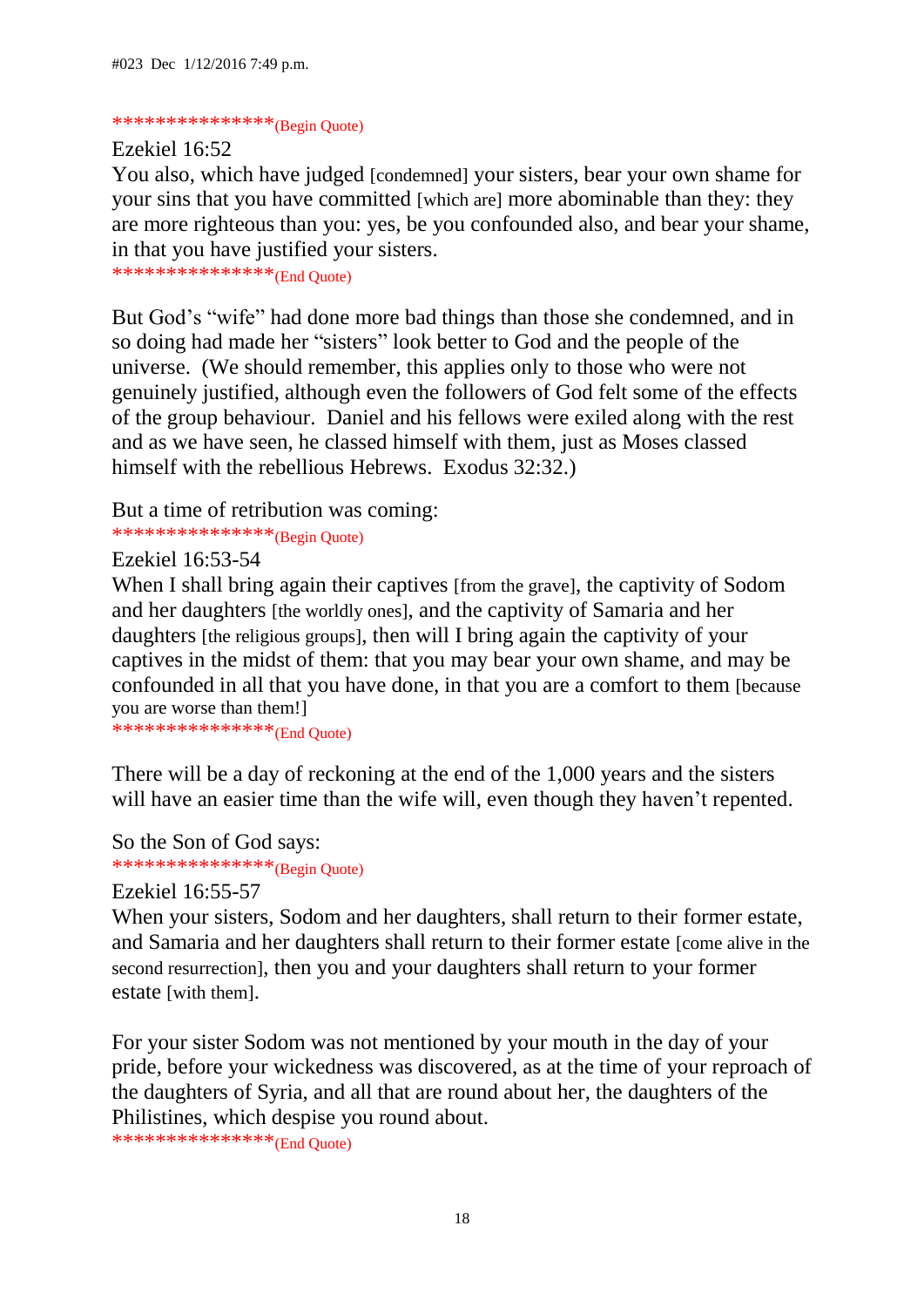They will all be treated the same but the results, the length of time they must spend in the Lake of Fire will be different because of *their* actions and attitudes, not God's choice.

Then there is to be another change of relationship:

\*\*\*\*\*\*\*\*\*\*\*\*\*\*\*\*<sup>\*</sup>(Begin Quote)

Ezekiel 16:58-60

You have [rightly] borne your lewdness and your abominations, says the LORD. For thus says the Lord GOD; I will even deal with you as you have done, which have despised the oath in breaking the covenant [of marriage to Me].

Nevertheless I will remember My covenant with [some of] you in the days of your youth, and I will establish to you an everlasting covenant. \*\*\*\*\*\*\*\*\*\*\*\*\*\*\*(End Quote)

Only after the cross comes the crown. And so, all *spiritual* Israel shall be saved. (Remember, this applies only to those who were genuinely justified, although even they have felt some of the effects of the group behaviour as well as their own.)

God is now speaking to the redeemed from the church:

\*\*\*\*\*\*\*\*\*\*\*\*\*\*\*\*\*(Begin Quote)

Ezekiel 16:61

Then you shall remember your ways, and be ashamed, when you shall receive your [repentant] sisters, your elder and your younger: and I will give them to you for daughters, but not by your covenant [not in your way]. \*\*\*\*\*\*\*\*\*\*\*\*\*\*\*(End Quote)

We should note this point with care: like Jacob, the middle sister will receive the spiritual birthright of the firstborn, the "double portion", while all of them will receive the adoption and become equal "sisters". (Genesis 25:29-34; Deuteronomy 21:17.)

That's why this is written:

Revelation 15:

<sup>4</sup> Who shall not fear [respect] You, O LORD, and glorify Your name [character]? For You only are holy: for all nations shall come and worship before You; for Your judgments are [now] made manifest **. . .** 

# Revelation 21:

<sup>10</sup> And he carried me away in the Spirit [in a vision] to a great and high mountain, and showed me that great city, the holy Jerusalem, descending out of heaven from God **. . .** <sup>24</sup> And the nations of them which are saved shall walk in the light of it: and the kings of the earth [which are saved] do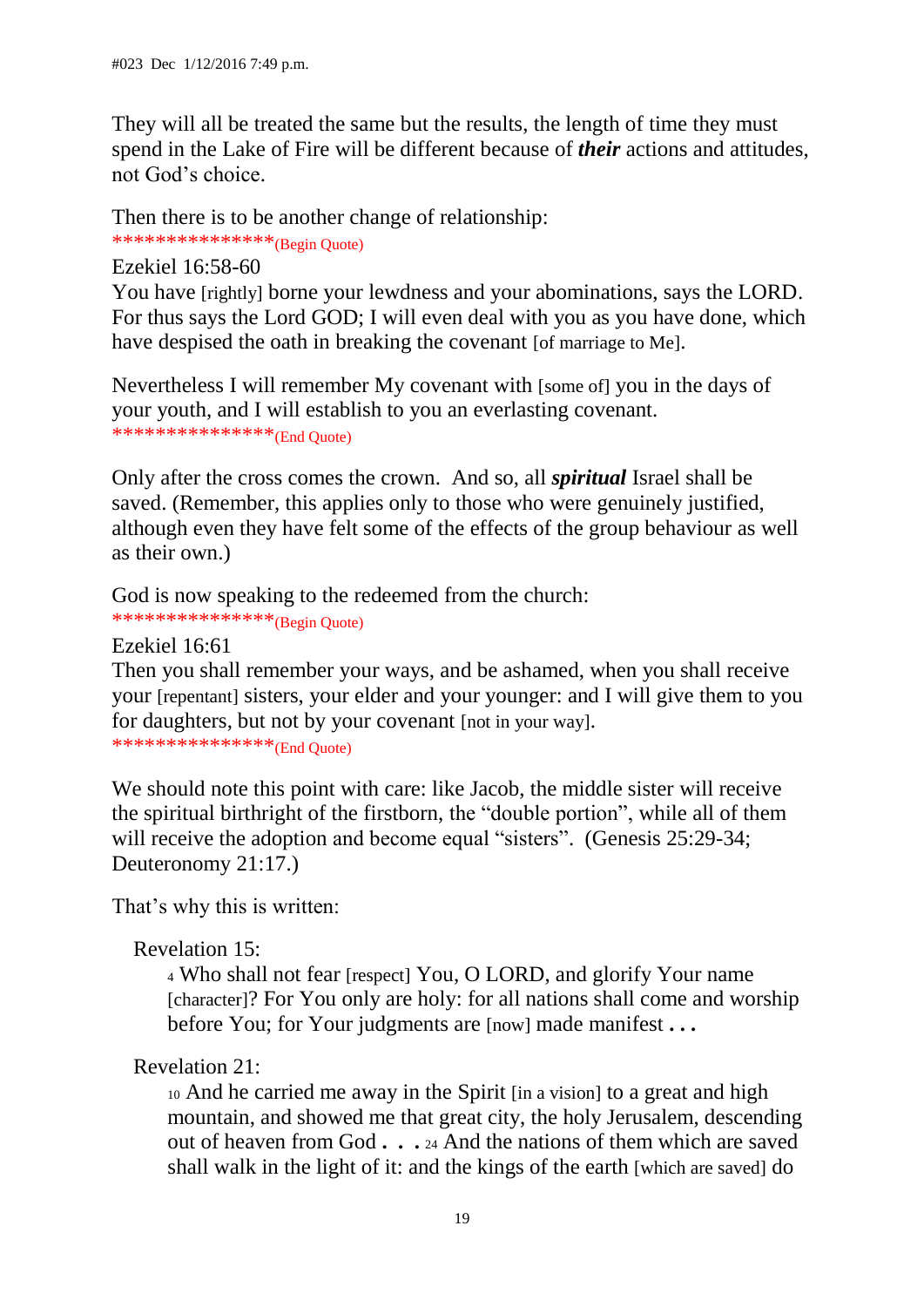bring their glory and honour into it. <sup>25</sup> And the gates of it shall not be shut at all by day: for there shall be no night there. <sup>26</sup> And they shall bring the glory and honour of the nations into it **. . .** 

Revelation 22:

<sup>2</sup> In the midst of the street of it, and on either side of the river, was there the Tree of Life, which bare twelve manner of fruits, and yielded her fruit every month: and the leaves of the tree were for the [spiritual] healing of the nations [bringing them up to speed in the doctrines and character of God].

\*\*\*\*\*\*\*\*\*\*\*\*\*\*\*\*(Begin Quote)

Ezekiel 16:62

And I will establish My covenant *with you*; and you shall know that I am the LORD: that you may remember, and be confounded, and never open your mouth any more because of your shame, when I am pacified toward you for all that you have done, says the Lord GOD.

\*\*\*\*\*\*\*\*\*\*\*\*\*\*\*(End Quote)

There will be a time of contrition (principally the "time of Jacob's trouble", and then during the 1,000 years to finish off the Day of Atonement) and after that:-

"What do you imagine against the LORD? He will make an utter end: affliction shall not rise up the second time". Nahum 1:9.

## Conclusion:

So why do we have so many different religions which are not of God's family? Because Satan soon realised that he could control men's minds easier through religion than he could through the state, and so he set up his masterpiece church, called "Babylon" in the Bible, in opposition to the believer's one, and from it produced "daughters". (See Revelation 17:5.)

But the basic truth is that men like to teach that God saves corporately (or nationally) because *they* are not saved personally.

# **Conclusion:**

oooOooo

Who wants to add (or subtract!) from these thoughts? I won't argue as I have stated, but I will publish your Scriptures so that we may review all the words of God on the subject.

[Next query.](file:///D:/A%20Passport%20travelling/Travelling%20on%20C%20drive/My%20webs/my_page/past_queries/burnt_offerings_aug_14.html%23.) To be discussed from January 1st 2017.